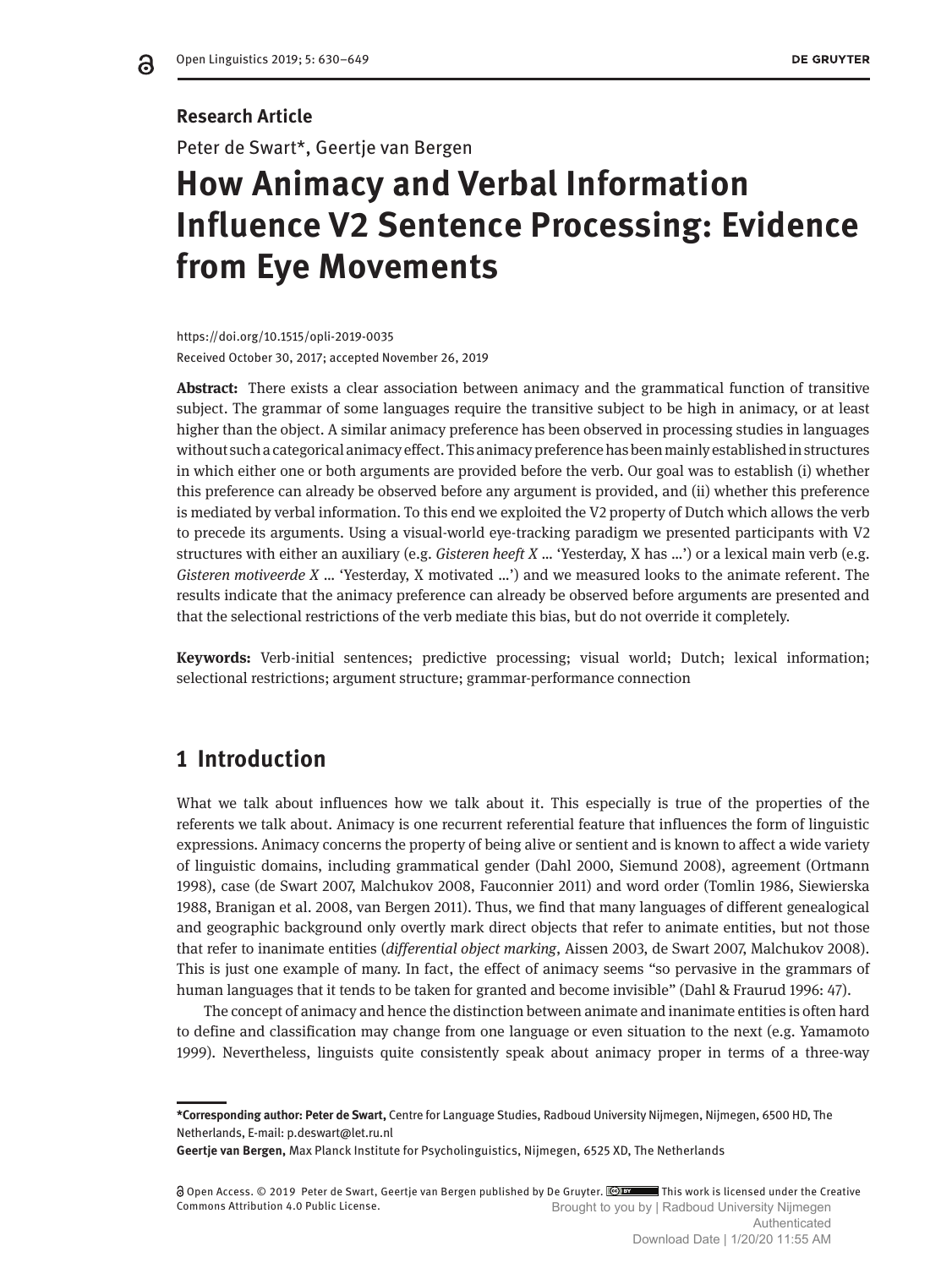hierarchy ranking humans above animals (non-human animates), which in turn are ranked above inanimate entities: human > animate > inanimate (cf. Comrie 1989). Discussion exists about the grammatical nature and universality of such prominence hierarchies (see Lockwood & Macaulay 2012, and the contributions to Bornkessel-Schlesewsky et al. 2015).

We will focus in this paper on what is known as the relational use of the animacy hierarchy: in many languages two arguments have to be compared with respect to the hierarchy in order to determine the grammatically licensed form or interpretation of an utterance. A classic example that falls into this category is word order in Navajo (e.g. Young & Morgan 1987). In this language the element that ranks highest on the animacy hierarchy has to occur first in the sentence. A related restriction is reported for Mam-Maya (Minkoff 2000). In this language the subject of an active transitive sentence has to rank highest on the hierarchy. This means that if the agent ranks lower on the hierarchy than the patient, a speaker has to revert to a passive construction (e.g. *the man was seen by the dog*). These two examples seem to fit into a wider cross-linguistic pattern in which the assignment of Agent (subject) and Patient (object) is determined by the generalization in (1), which we will refer to as the *animacy preference*:

(1) Agent should outrank Patient on the animacy hierarchy *Hl* (where  $H_{\tilde{l}}$  is a language-specific ranking)

The association of entities higher in animacy with the Agent role is not surprising, given that several agentive properties, such as volitionality and sentience, entail animacy (see Primus 2012 for discussion).

We will be concerned with the reflection of the generalization in (1) in languages in which the animacy hierarchy has not grammaticalized, or more precisely, does not have a categorical effect, in contrast to Navajo and Mam-Maya and many other languages. It has long been observed that animacy induces statistical tendencies in language use that are very similar to the categorical effects discussed for the languages above. Bresnan et al. (2001) dubbed this pattern 'hard constraints mirror soft constraints' and took it as a motivation for a grammatical model in which constraints can be ranked lower, resulting in statistical patterns, or high, resulting in categorical patterns. This approach is reminiscent of the notion of cue validity in the Competition model (MacWhinney & Bates 1989). The idea that there exists a connection between cross-linguistic grammatical patterns and patterns in language use is, for instance, also incorporated in the Performance-Grammar Correspondence Hypothesis of Hawkins (2004) and the Interface Hypothesis of Incremental Argument Interpretation of Bornkessel-Schlesewsky & Schlesewsky (2009).

The grammatical patterns in Mam-Maya and Navajo were, for instance, found to be mirrored in sentence production in Germanic languages and beyond, as witnessed by corpus frequencies and controlled experiments (e.g., Øvrelid 2004, Kempen & Harbusch 2004, Snider & Zaenen 2006, see also Branigan et al. 2008 for discussion). The effect of animacy on language comprehension is also well-documented. Animacy is, for instance, known to influence the processing difficulty associated with object-relative clauses in comparison to subject-relative clauses (Trueswell et al 1994, Mak et al. 2002, Mak et al. 2006). Both Mak et al. (2006) for Dutch and Wu et al. (2012) for Mandarin Chinese propose an animacy preference constraint that prefers animate subjects over inanimate ones. Similar effects have been observed for simple transitive sentences. Bornkessel-Schlesewsky & Schlesewsky (2009) provide an overview of cross-linguistic investigations showing the relational effect of animacy on sentence processing. In particular, when an animate P-argument has been unambiguously identified and is being followed by an inanimate A-argument this results in additional processing costs. They incorporated a constraint as in (1) above into their model to guide role assignment during on-line language processing. Finally, Paczynski & Kuperberg (2011) propose that a direct mapping from the animacy hierarchy to linear order affects processing, such that less animate arguments should appear later (the animate-first effect). They observed increased processing costs for English sentences with an animate direct object in comparison to those with an inanimate one. The effect was independent of semantic role assignment.

The influence of animacy on language comprehension in languages without categorical animacy effects is thus firmly established. Most evidence for the reliance on the animacy preference in (1) in language use comes from studies based on verb-final or verb-medial structures. This means that the observed effect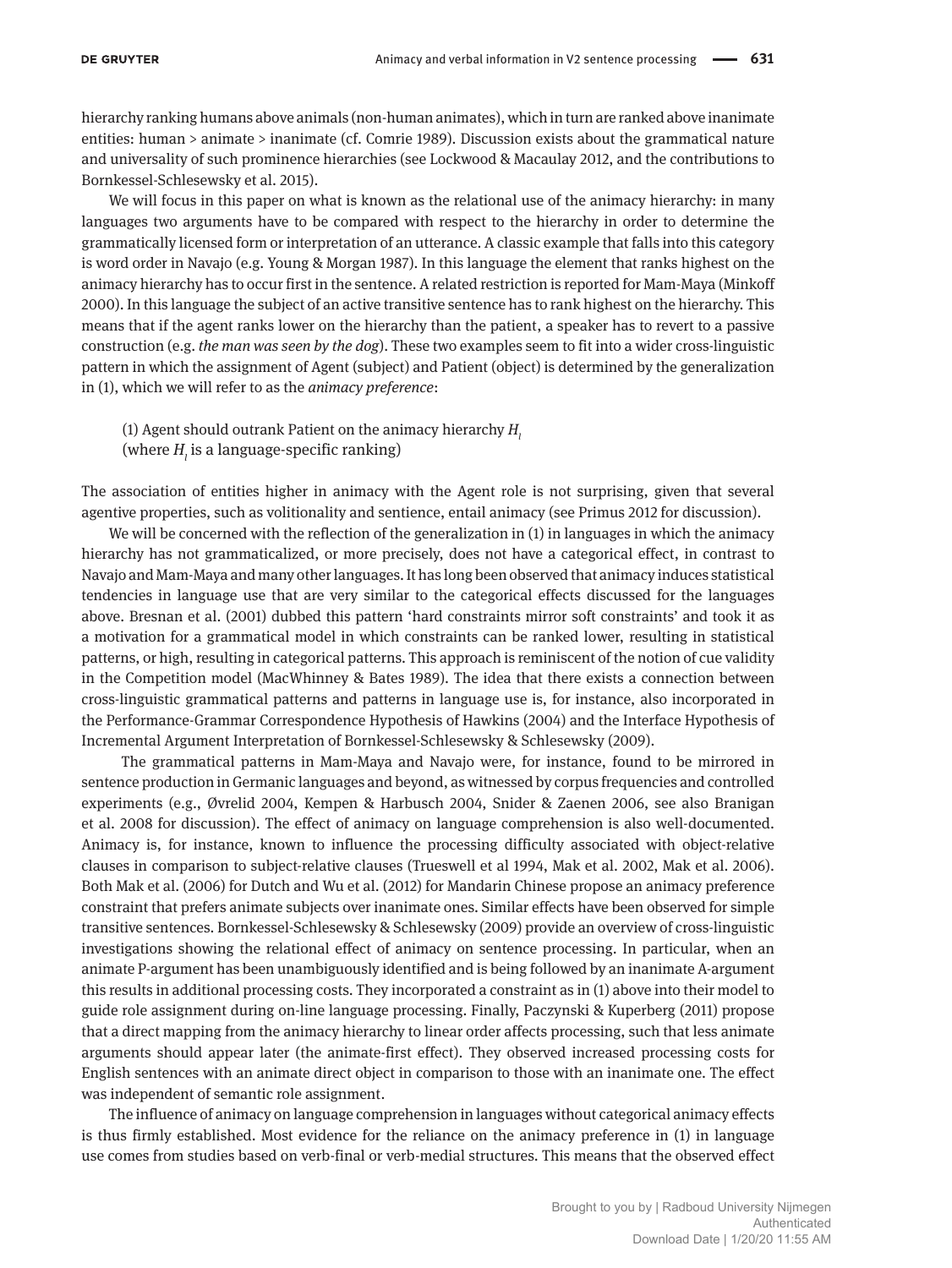of animacy is completely or partially independent from verbal information. Bornkessel-Schlesewsky & Schlesewsky (2009) argue that this verb-independent nature is a prerequisite for efficient communication. Given that many languages have a verb-final word order, the use of an independent heuristic such as that in (1) above, allows language users to establish an interpretation without delay and before the verb has been encountered. Nevertheless, the verb may have a profound effect on the assignment of semantic roles through its selectional restrictions. Due to close connections between animacy and certain role types, such as agent and experiencer (e.g. Van Valin & LaPolla 1997, Primus 2012), animacy characteristics in combination with the argument structure of the verb may guide the interpretation of sentences. Thus, when an animate and inanimate argument are combined with an agentive verb like *break* the former will be associated with the Agent slot and hence the subject function in an active sentence, but when combined with an object-experiencer verb like *please* it will be associated with the object function. This suggests that the preference in (1) can be counteracted by the verbal argument structure (e.g. Lamers 2012, Lamers & de Hoop 2014, Czypionka 2014). The main goal of the current study is to investigate this interaction between verbal information and the animacy preference in (1). In addition, we want to establish whether the animacy preference in (1) is already observed before any of the arguments have been encountered. The studies discussed above inferred the significance of the animacy preference for language comprehension from the effects that emerge when one or both of the arguments have been processed. The significance of the animacy preference will be strengthened when similar effects can be observed before any arguments have been encountered. If language users indeed rely on animacy information to establish an (expectation of an) interpretation, we would expect to find this reflected in measures of predictive processing. This would provide complementary evidence that the animacy preference in (1) is used as a heuristic during sentence comprehension.

It is well known by now that online language comprehension is not a passive integration process: readers and listeners use various types of (non)linguistic cues to predict upcoming input (for reviews, see e.g., Federmeier 2007, Kamide 2008, van Petten & Luka 2012, Pickering & Garrod 2013, Kuperberg & Jaeger 2016, among many others). Ways of measuring predictive processing include anticipatory eye movements to depicted referents while listening to speech (Visual World eye-tracking, e.g., Tanenhaus et al. 1995, Altmann & Kamide 1999, see also Salverda & Tanenhaus 2017), and modulations of event-related potentials (ERPs) on linguistic elements preceding the critical word during reading/listening (e.g., DeLong et al. 2005, van Berkum et al. 2005). For instance, in a seminal study using Visual World eye-tracking, Altmann & Kamide (1999) showed that language comprehenders use the selectional restrictions of the verb as a cue to predict which direct object will follow. While listening to sentences like *The boy will eat ...*, participants fixated the only edible object (cake) in the visual display more often than non-edible referents, well before they heard the target word. These semantic restrictions of the verb can also be animacy-based, e.g., *The policeman will arrest* … can only be followed by an animate argument. Other evidence for animacy-based predictions during incremental language comprehension comes from Szewczyk & Schriefers (2013). Using an ERP reading study, they showed that native Polish listeners use animacy information to predict upcoming direct objects following a subject and a transitive verb. In their experiment, participants read contexts that were biasing towards either an animate or an inanimate direct object. If the animacy of the direct object did not match the expected animacy value, they found enhanced neural activity (N400) on the (differentially inflected) adjective preceding the critical noun, that is, before the direct object had been fully encountered.

Whereas the above studies demonstrate that animacy information is indeed used to anticipate upcoming arguments, note that the prediction effects were established after the subject and the verb had already been processed. As a result, the animacy information was no longer needed for argument disambiguation. Sauppe (2016) correctly points out that subject-initial (i.e., verb-medial or verb-final) languages conflate different information types (i.e., grammatical function, semantic role, word order) on a single argument, i.e., the direct object, hence concealing the precise nature of prediction processes. In order to disentangle effects of syntactic function, word order and thematic role, he focuses on the verb-initial language Tagalog. Using a Visual World eye-tracking paradigm similar to Altmann & Kamide (1999), he found that anticipatory looks were influenced by the semantic rather than the syntactic information from the verb: after having heard the verb, listeners fixated the agent irrespective of its syntactic function or linear position in the sentence.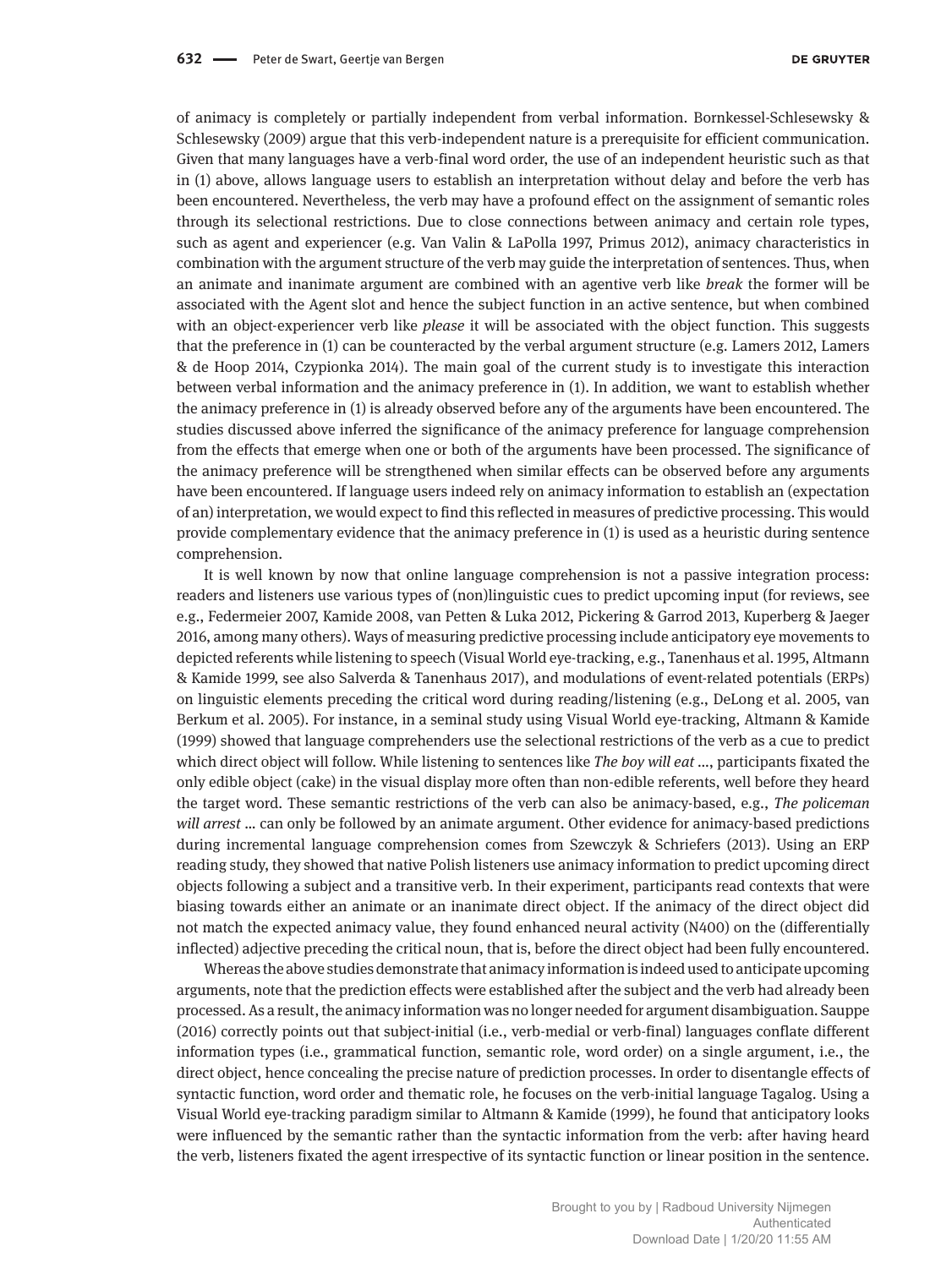Based on his findings, he stresses the importance of the prominence of the agent role in processing and predicting event structures (e.g., Kemmerer 2012, Cohn & Paczynski 2013, Bornkessel-Schlesewsky & Schlesewsky 2013, cf. also Primus 2012), and argues that an investigation of more diverse languages in the world will help to refine psycholinguistic theories.

We underline Sauppe's (2016) plea to make use of typological diversity in language research in general, but in this case very similar and even more detailed insights can be deduced from 'usual suspect' languages (Levinson 2012, Norcliffe et al. 2015), i.e., verb-final languages like Dutch and German, by exploiting their verb second (V2) property. The V2 property dictates that the finite verb takes up the second position in main clauses. The finite verb can either be an auxiliary (as in (2a)) or a lexical finite verb (2b,c) (the finite verb is underlined):

| (2) a. | Zoals verwacht <b>heeft</b> de medaille de zwemmer <b>gemotiveerd</b> . |
|--------|-------------------------------------------------------------------------|
|        | as expected has the medal the swimmer motivate.PTCP                     |
|        | 'As expected, the medal motivated the swimmer.'                         |

- b. *Zoals verwacht motiveerde de medaille de zwemmer.* as expected motivate.PST the medal the swimmer 'As expected, the medal motivated the swimmer.'
- c. *Zoals verwacht ontving de zwemmer de medaille.* as expected receive.PST the swimmer the medal 'As expected, the swimmer received the medal.'

Dutch grammar dictates that the first NP following the finite verb has to be interpreted as the subject (unlike German which allows subject-object reversal, cf. Lenerz 1977). This means that upon encountering the finite verb, Dutch listeners will anticipate a subject. Crucially, however, the difference in lexical information between the two configurations in (2) will affect predictions about which argument will be the subject. The auxiliary in (2a) will be neutral, or at most elicit a preference for an agentive or (through the connection between agentivity and animacy) animate subject, but the lexical finite verb in (2b) allows for more finegrained preferences. Given the animate and inanimate arguments in (2b), the only possible configuration upon hearing the verb is one where the swimmer takes up the direct object position and hence will be named second. Changing the verb to *ontvangen* ('to receive), as in (2c), will anticipate a reverse interpretation, assigning the subject function to the swimmer. The V2 property thus allows us to compare the effect of verbal information in verb-initial contexts with that in verb-final contexts within one language. This provides a clean view on the precise role of verbal information and its interaction with the animacy preference.

Surprisingly little work has been reported on the effect of verbal information in the (Germanic) V2 position. Scheepers et al. (2000) investigated the effect of verb position on the comprehension of German SO and OS sentences with different types of verbs. The position of the verb did not have an effect on the acceptability of the sentences (Experiment 1): in both cases, SO sentences were rated higher than OS sentences. Moreover, it did not affect the reading times in an eye-tracking-during-reading experiment (Experiment 3). Bader & Bayer (2006, Chapter 6, Experiment 2), by contrast, report an effect of verb position across experiments. They found that globally ambiguous sentences with the lexical verb in second position elicited a garden-path effect when disambiguated towards both an SO reading and an OS reading. However, when the second position was taken up by an auxiliary (Chapter 6, Experiment 1) this only elicited a gardenpath effect for OS sentences. Moreover, the garden-path effect was weaker for sentences with the lexical verb in second position. This suggests that processing is affected by verbal information preceding two arguments, attenuating the generally strong SO preference found in German.

Dahan & Tanenhaus (2004) also provide evidence for the use of verbal information in the V2 position, even though this was not their main objective. Using a Visual World experiment, they targeted effects of the selectional restrictions of verbs on word recognition in Dutch. They used intransitive sentences with either the neutral auxiliary *is* 'is' (the non-constraining context) or a lexical verb (e.g. *klom* 'climbed', the constraining context) in second position (V2), and compared fixations to a target referent (e.g. *bok* 'male goat') and a phonological competitor (*bot* 'bone'). Fixations to the target and the phonological competitor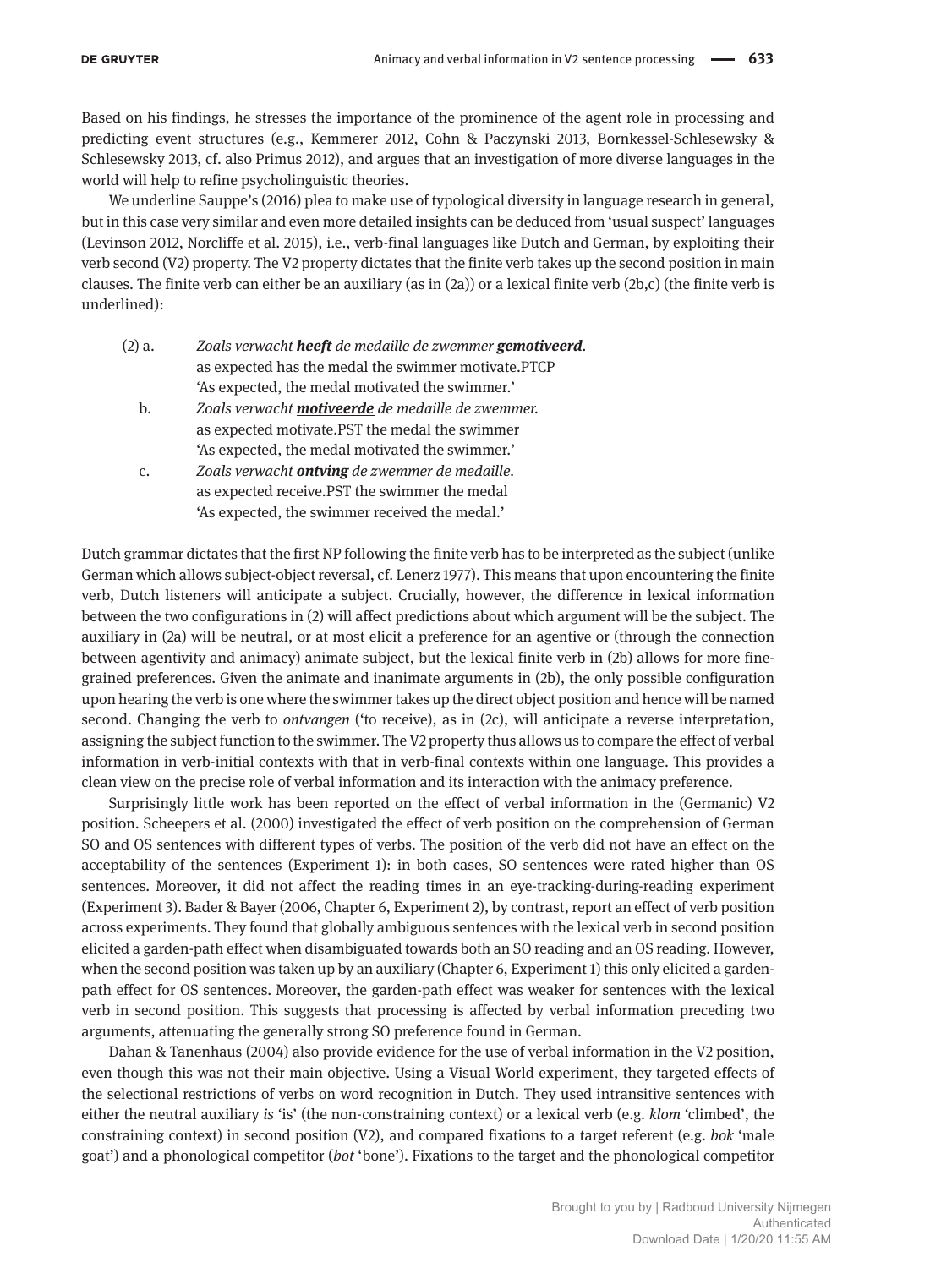were found to diverge much earlier in the constraining context compared to the non-constraining context, which strongly suggests that listeners readily use thematic constraints derived from verbal information ('only a goat can climb').

Both the findings of Bader & Bayer (2006) and those of Dahan & Tanenhaus (2004) suggest that verbal information in the second sentence position is used by the language comprehension system. Since Dahan and Tanenhaus focused on intransitive sentences, and Bader and Bayer considered only sentences with two animate arguments, it remains as of yet unclear how the animacy preference in (1) interacts with verbal information in the incremental understanding of transitive sentences. In the current study, we address this question by presenting Dutch listeners with transitive sentences as the ones in (2) above, using a methodology similar to Dahan & Tanenhaus (2004). We will use sentences containing an animate and an inanimate argument that are either the subject or object, depending on the verb (e.g. *ontvangen* 'receive' vs. *motiveren* 'motivate'); the lexical verb will take up either the V2 position or the verb final position. These manipulations result in two predictions. First, in the absence of lexical verbal information we expect more fixations to the animate referent than to the inanimate referent. This would reflect the animacy preference, and the preference for an agentive reading associated with the auxiliary *heeft* (as explained above). Second, if listeners immediately use the verbal information in the verb to predict upcoming arguments, we hypothesize that the animacy preference is less strong in the case of verbs that select an inanimate subject compared to verbs that select an animate subject, which would pattern similar to the auxiliary verb.

# **2 Method**

### **2.1 Participants**

Eighty-nine students of the University of Groningen participated in the experiment (73 females, 16 males, mean age = 21.8 years); two participants had to be excluded because of technical error. All were native speakers of Dutch. They were paid 5 EUR for their participation.

### **2.2 Materials and design**

#### **2.2.1 Experimental stimuli**

We constructed 16 sets of experimental items, consisting of a combination of an animate noun - inanimate noun pair with two verbs, one taking an animate subject and an inanimate object (*animate* verb), the other one taking the opposite pattern (*inanimate* verb). Although many verbs could in principle take both animate and inanimate nouns as either their subject or object, the specific combination with the selected noun pairs left only one plausible configuration per verb (see Appendix A for a list of all noun-verb combinations used). For each item set we constructed four sentences, manipulated for Animacy Configuration (*animate subject – inanimate object* vs. *inanimate subject – animate object*) and VERB TYPE (*auxiliary* vs. *lexical*), referring to the finite verb in V2 position. All sentences followed the template in (3):

(3) XP - Vfin - NP1[=subject] - NP2[=object] - (Past Participle) - PP

In sentences containing an auxiliary, the lexical verb occurred as a past participle directly following NP2; in sentences with the lexical verb in V2 position, the past participle was omitted. An example of an experimental item set in each condition is given in (4):

(4) a. AUXILIARY FINITE VERB \* ANIMATE SUBJECT – INANIMATE OBJECT  *Zoals verwacht heeft de zwemmer de medaille ontvangen na het toernooi.* as expected has the swimmer the medal receive.PTCP after the tournament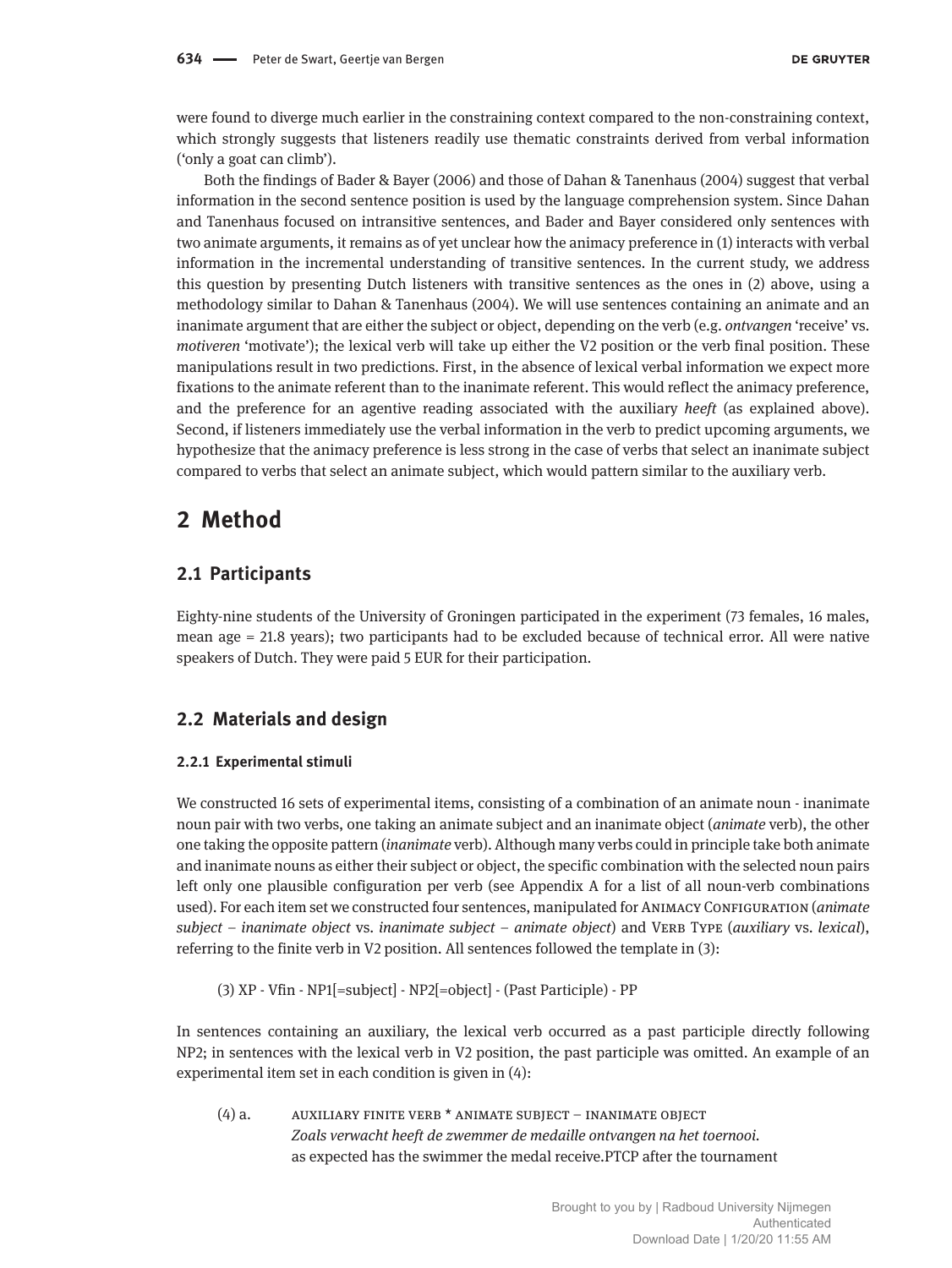'As expected, the swimmer received the medal after the tournament.' b. auxiliary finite verb \* inanimate subject – animate object  *Zoals verwacht heeft de medaille de zwemmer gemotiveerd na het toernooi.* as expected has the medal the swimmer motivate.PTCP after the tournament 'As expected, the medal motivated the swimmer after the tournament.' c. LEXICAL FINITE VERB  $*$  animate subject – inanimate object  *Zoals verwacht ontving de zwemmer de medaille na het toernooi.* as expected receive.PST the swimmer the medal after the tournament 'As expected, the swimmer received the medal after the tournament.' d. lexical finite verb \* inanimate subject – animate object  *Zoals verwacht motiveerde de medaille de zwemmer na het toernooi.* as expected motivate.PST the medal the swimmer after the tournament 'As expected, the medal motivated the swimmer after the tournament.'

The plausibility of verb-noun pair combinations was assessed in a pretest. Thirty participants who did not participate in the actual experiment rated the plausibility of the sentences in the present perfect form (cf. 4a and 4b) on a 7-point scale (7=highly plausible). A linear mixed-effect analysis with maximal random effect structure revealed no difference  $(p = 0.15)$  between the two types of ANIMACY CONFIGURATION (animate subject-inanimate object  $M = 5.64$ ,  $SD = 1.44$ ; inanimate subject-animate object  $M = 5.41$ ,  $SD = 1.78$ ).

Experimental items were counterbalanced across four lists following a Latin square design, such that each participant heard each verb-noun pair combination in only one condition. VERB TYPE was manipulated between subjects, i.e., half of the participants heard only sentences with the auxiliary in V2 position ((4a) and (4b)) and the other half was exposed only to sentences with the lexical verb in V2 position ((4c) and (4d)). Animacy Configuration was varied within subjects, such that each participant encountered each animacy configuration eight times. Each list occurred in two pseudo-randomized orders.

#### **2.2.2 Filler items**

In addition to the experimental items we constructed 40 filler sentences, which were constructed using the general format in (3) above. Eight items included an animate referent acting on another animate referent (e.g. *The mailman greeted the butcher*); eight items presented two inanimate referents (e.g. *the towel covered the bucket*). Twenty-four items involved animals and/or vehicles acting on one another, all of which were part of another experiment. Twelve of these items consisted of animals and vehicles pulling or pushing one another (e.g. *the cow pushed the bus*, *the motorboat pulled the seal*), six items involved two animals acting on another (e.g. *the cat grabbed the pigeon*), and six items figured two vehicles (e.g. *the police car overtook the truck*). Six practice trials were constructed representing a combination of experimental and filler items.

#### **2.2.3 Visual stimuli**

Visual displays contained two images depicting the referents of the nouns (see Bosker et al. 2014 for a similar set-up). We opted for two-picture displays without any competitors, as competitors would also have an animacy value and hence would introduce an effect of plausibility. Photographs were acquired through Google Image searches and from the photo-stock website Dreamstime.com, and edited (e.g., background removed where possible) to reduce visual complexity; all were converted to grey-scale and resized to a square format (675x675 pixels) to minimize effects of visual salience. To control for looking order, the position of the pictures on the screen (animate left vs. animate right) was counterbalanced.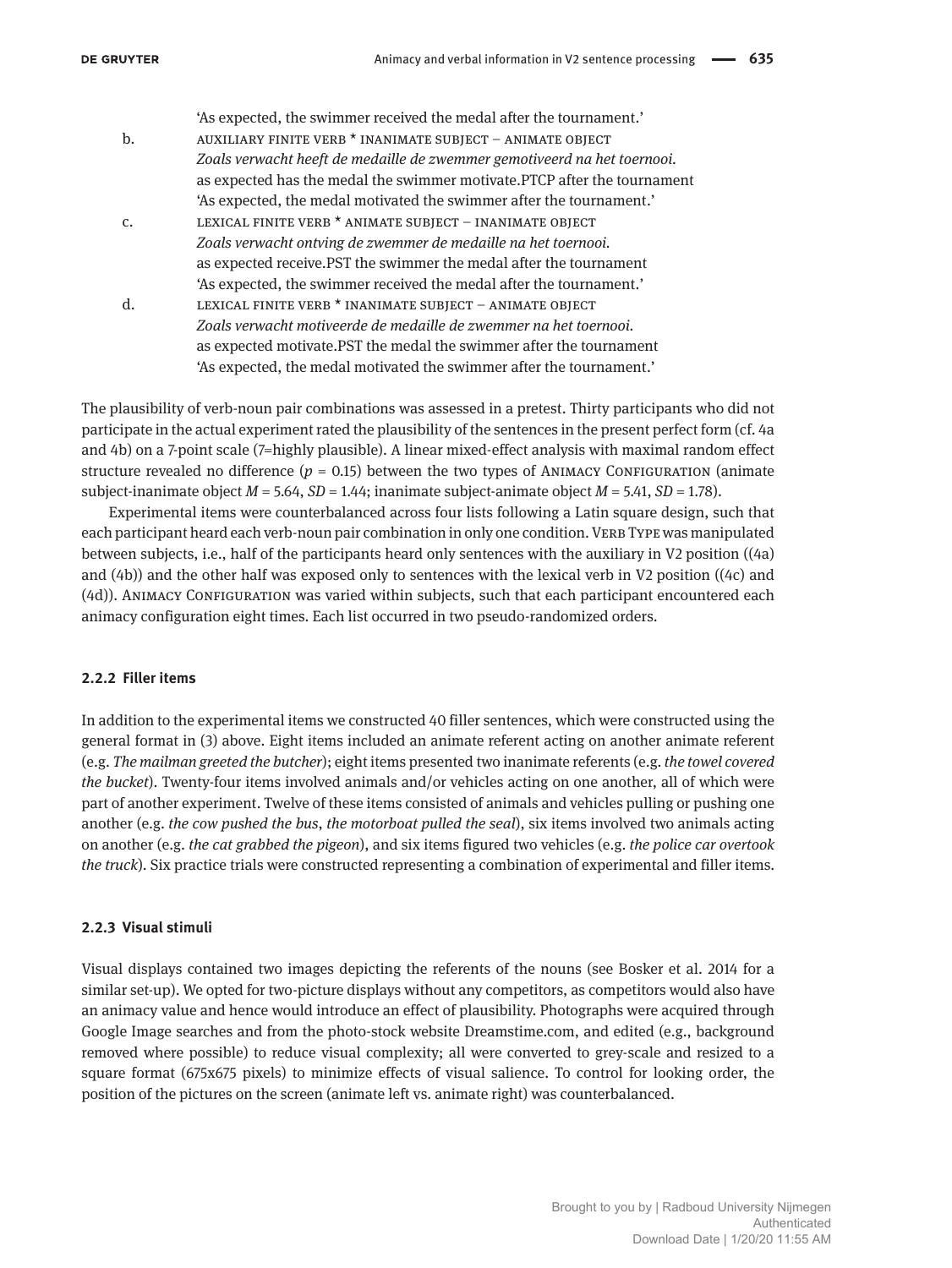#### **2.2.4 Auditory stimuli**

Sentences were recorded by a male native speaker of Dutch (age = 29 years), speaking at normal speed. To reduce the dynamic range of the audio recordings the audio files were leveled using the Audacity software. To increase the time between the offset of the verb and the onset of the following NP, a silent pause (duration 130 ms) was manually added to the sound file. For the auxiliary conditions, the same instance of the verb (*heeft)* including the 130 ms pause was spliced into all audio recordings.

### **2.3 Procedure**

The experiment was conducted in the EyeLab at the University of Groningen. Eye-movements of both eyes were recorded with a Tobii T120 eye tracker sampling at 120Hz. The experiment was programmed in E-prime2 with the extensions for Tobii (Psychology Software Tools 2009). Participants were seated in a semi-dark room at approximately 65cm from the screen, wearing headphones for the audio stimuli.

After a short calibration phase, the participants were first familiarized with the pictures and the names of their referents. They saw each picture and heard the corresponding name spoken by the same male native speaker of Dutch who recorded the sentence stimuli. The familiarization task was self-paced, as participants could proceed by hitting the space bar. Success of familiarization was not recorded.

Experimental trials (Figure 1) started with a gaze-contingent fixation cross presented at the center of the screen. When participants fixated the cross, it disappeared and the two pictures of the referents appeared on the screen at equal horizontal distance from the center. After a preview window of 300ms, the sound file with the corresponding stimulus sentence started to play. Participants were instructed to look at the screen and listen carefully to the sentences. In order to assure that participants were paying attention to the audio stream, we included questions on 37 of the 61 trials. These questions were statements about the sentences, which could be either true or false. Participants had to respond by pressing marked keys on the keyboard ('c' for correct and 'm' for false). Incorrect statements were formed by replacing either one of the nouns, the verb, the adverbial expression or the prepositional phrase, or by reversing the direction of the action. The experiment lasted approximately 30 minutes.



**Figure 1:** The structure of a trial.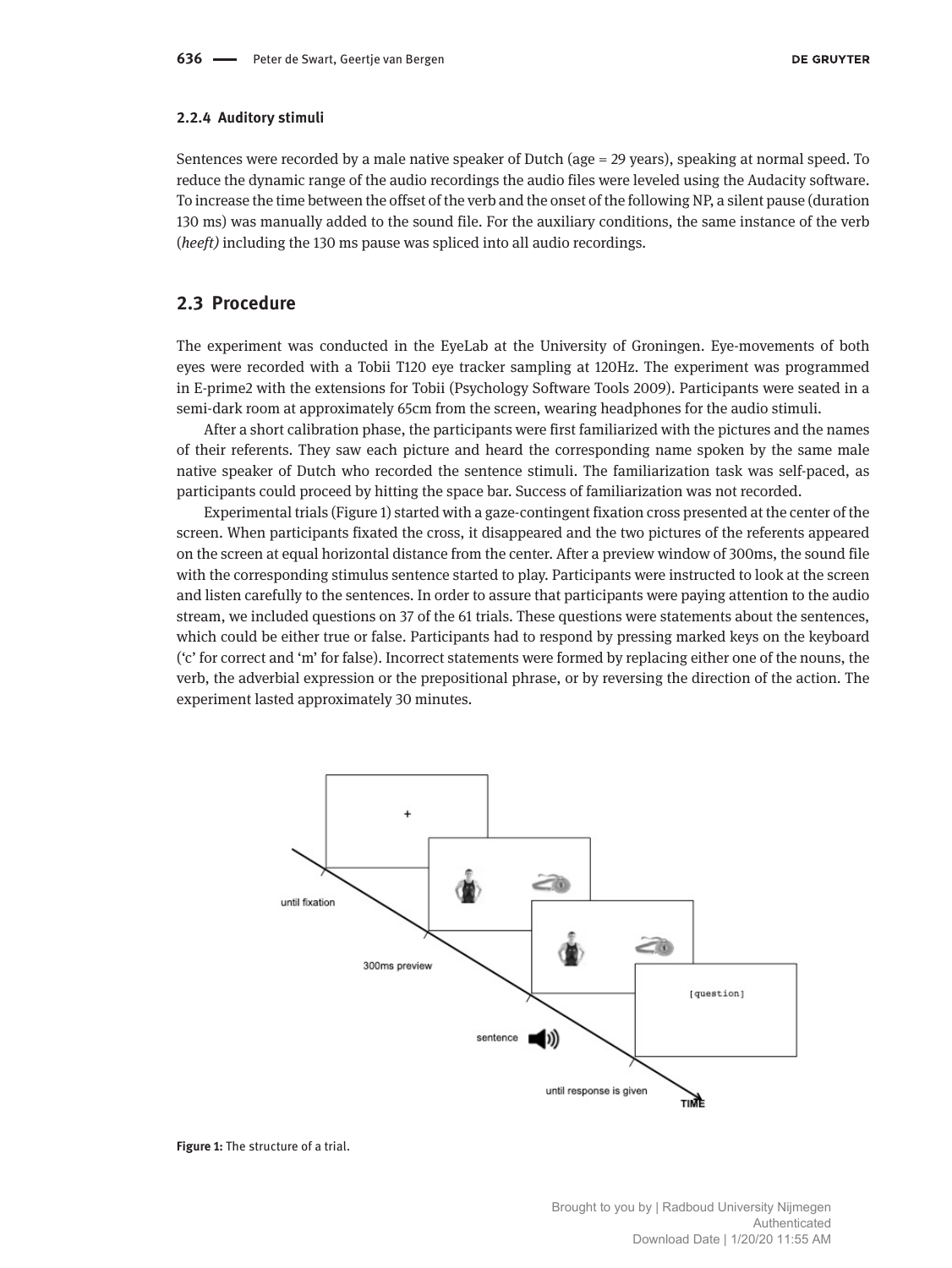## **2.4 Analysis**

We manually determined the onsets and offsets of the finite verb, as well as the onsets of NP1 and NP2, using the Audacity and Praat software (Broersma & Weenink 2016). This information was used to time-lock fixation proportions to different time points in the sentence. Fixations of less than 50ms were excluded, as were fixations outside the areas of interest. We analyzed fixations in four time windows (see Figure 2): (i) the pre-verbal window, (ii) the pre-argument window, (iii) the subject integration window, and (iv) the object integration window.

Fixations in the *pre-verbal window* were analyzed to establish initial looking preferences, without any influence of the following verb or arguments (before the verb, sentences are identical in all experimental conditions). This window runs from sentence onset until 200ms after the onset of the verb (mean duration 1125ms). As it takes minimally 200ms to plan and launch an eye movement (Salverda et al. 2014), we take 200ms after verb onset to be the earliest point in time at which fixations could in principle be affected by verbal information.

We analyzed gaze behavior in the *pre-argument* window to assess anticipatory eye movements towards upcoming subject arguments. This window runs from verb offset until 200ms after subject onset (duration 330ms). This window is most crucial to our research question as it will speak directly to the use of verbal information and its interaction with the animacy preference. We did not choose verb onset + 200ms as the starting point of this time window because of the differences in length between the auxiliary (duration 310ms) and the lexical verbs (mean duration 704ms): after 310ms, the verb would have been fully encountered in the auxiliary condition, but not in the lexical verb condition. Verb offset is the moment at which we can be sure that the verb has been completely encountered in both conditions. Although the earliest changes in fixations can only be detected after 200ms, the influence of verbal information on gaze behavior probably starts before the verb has been completely perceived, given that many, and especially multisyllabic words (which 27 out of 32 lexical verbs were) are recognized well before word offset (Marslen-Wilson, 1987). Moreover, the verbs occurred in the past tense, which for regular verbs (75% of the lexical

|           |               | pre-vierbay    |                | Pre-argument   | subject integration | object inhegration |               |
|-----------|---------------|----------------|----------------|----------------|---------------------|--------------------|---------------|
|           |               | <b>XP</b>      | Vfin           | 130ms<br>pause | NP1                 | NP2                | (Past Partc.) |
| condition | А             | Zoals verwacht | heeft          |                | de zwemmer          | de medaille        | ontvangen     |
|           | B             | Zoals verwacht | heeft          |                | de medaille         | de zwemmer         | gemotiveerd   |
|           | $\mathcal{C}$ | Zoals verwacht | ontving        |                | de zwemmer          | de medaille        |               |
|           | D             | Zoals verwacht | motiveerde     |                | de medaille         | de zwemmer         |               |
|           |               | Oocen          | Joseph A DOSOS | ocen           | Jockstrawn          | Joseph Adolfs      |               |
|           |               |                |                |                |                     |                    |               |

**Figure 2:** Schematic representation of the windows of analysis with an example sentence per condition: (i) the pre-verbal window (sentence onset – verb onset + 200ms), (ii) the pre-argument window (verb offset – NP1 onset + 200ms), (iii) the subject integration window (NP1 onset + 200ms – NP2 onset + 200ms), and (iv) the object integration window (NP2 onset – duration of NP2).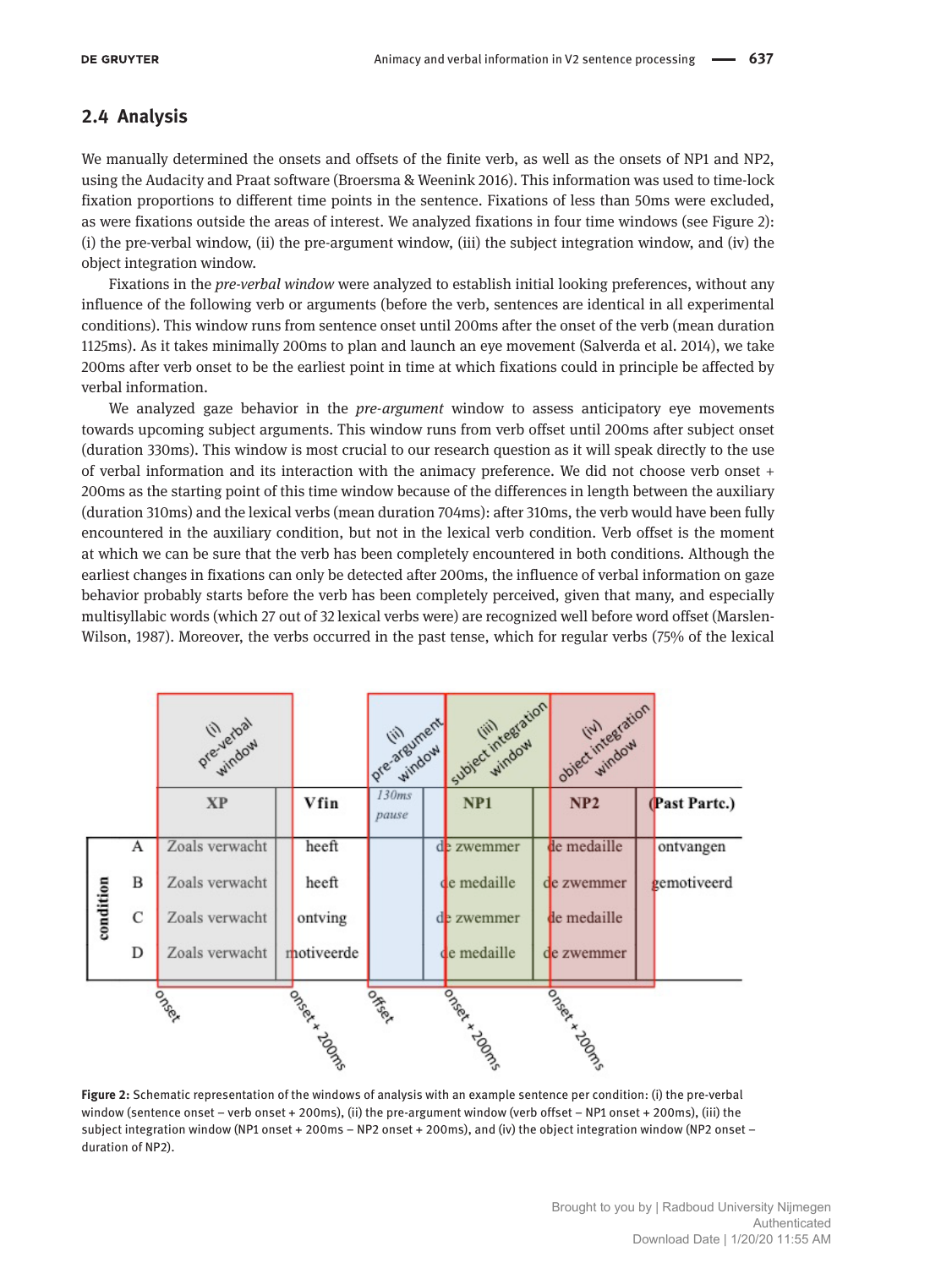verbs) means that they end in an inflectional suffix (*-de/-te*), which does not contribute to the lexical content of the verb. The verb in the auxiliary condition (*heeft*) is relatively short, but the same verb occurred in all sentences; as a result of this repetition, *heeft* was probably also recognized well before its offset. Taken together, this time window provides the least biased window across conditions to detect changes in gaze patterns related to verbal information.

Additionally, we analyzed fixations in the two argument windows, to explore whether and when differences between conditions in the pre-argument window affected the integration of subsequent arguments. As our study was not designed to test the effects on integration directly, the analyses of these windows should be considered exploratory. Nevertheless, this exploration may provide initial insight on how the availability of verbal information affects subsequent processing. Clearly, future studies have to be designed that target this issue directly.

The *subject integration window* was divided into two equal parts, i.e., an early integration window and a late integration window. These windows were determined by calculating for each trial the duration from NP1 onset + 200ms until NP2 onset + 200ms, and dividing it into two equal halves. An early and a late *object integration window* were created with a similar logic, starting at NP2 onset + 200ms. Since the noun pairs we used were identical across conditions, we obtained NP2 durations by taking the duration of the corresponding NP1. Hence, both argument integration windows used the same duration per item  $(M =$ 640ms,  $SD = 90.8$ ).

For each time window, we calculated the total duration of AOI fixations per trial and per participant, and computed the logit-transformed odds ratio of fixations to the animate referent over those to the inanimate referent. We used a linear mixed effects regression model to predict the probability of fixations to the animate referent over those to the inanimate referent based on the fixed factors Animacy Configuration and VERB TYPE and their interaction. Picture order (animate left, animate right) and trial order were included as control variables. Factors were centered or sum coded. Our final models included the maximal random effects structure justified by the data (Barr et al. 2013).

# **3 Results**

One participant was discarded from the analysis because they did not reach the threshold of 80% correct on target item questions. For the remainder of the participants, mean accuracy on target items was very high (*M* = 95.1%, *SD* = 4.9). No further trials were excluded based on correctness of answering the question. Forty-three trials (3%) were excluded due to extensive track loss, defined as track loss for both eyes on more than one third of the time during the trial.

Figure 3 shows the fixation proportions to the animate over the inanimate referent in the four conditions, time-locked to subject onset.

#### **3.1 Pre-verbal window**

To assess whether there was an inherent animacy preference, we first analyzed the probability of fixating animate over inanimate referents. We did so by inspecting the intercept of the statistical model. As the intercept presents the grand mean, an intercept that equals zero would indicate that there is no inherent looking preference. The intercept did, however, deviate significantly from zero (*β* = 1.74, *SE =* 0.23, *p* < .001), indicating a preference to look at the animate referent. As expected, there was no significant effect of ANIMACY CONFIGURATION  $(p = .61)$  or VERB TYPE  $(p = .17)$ ; nor their interaction  $(p = .36)$ .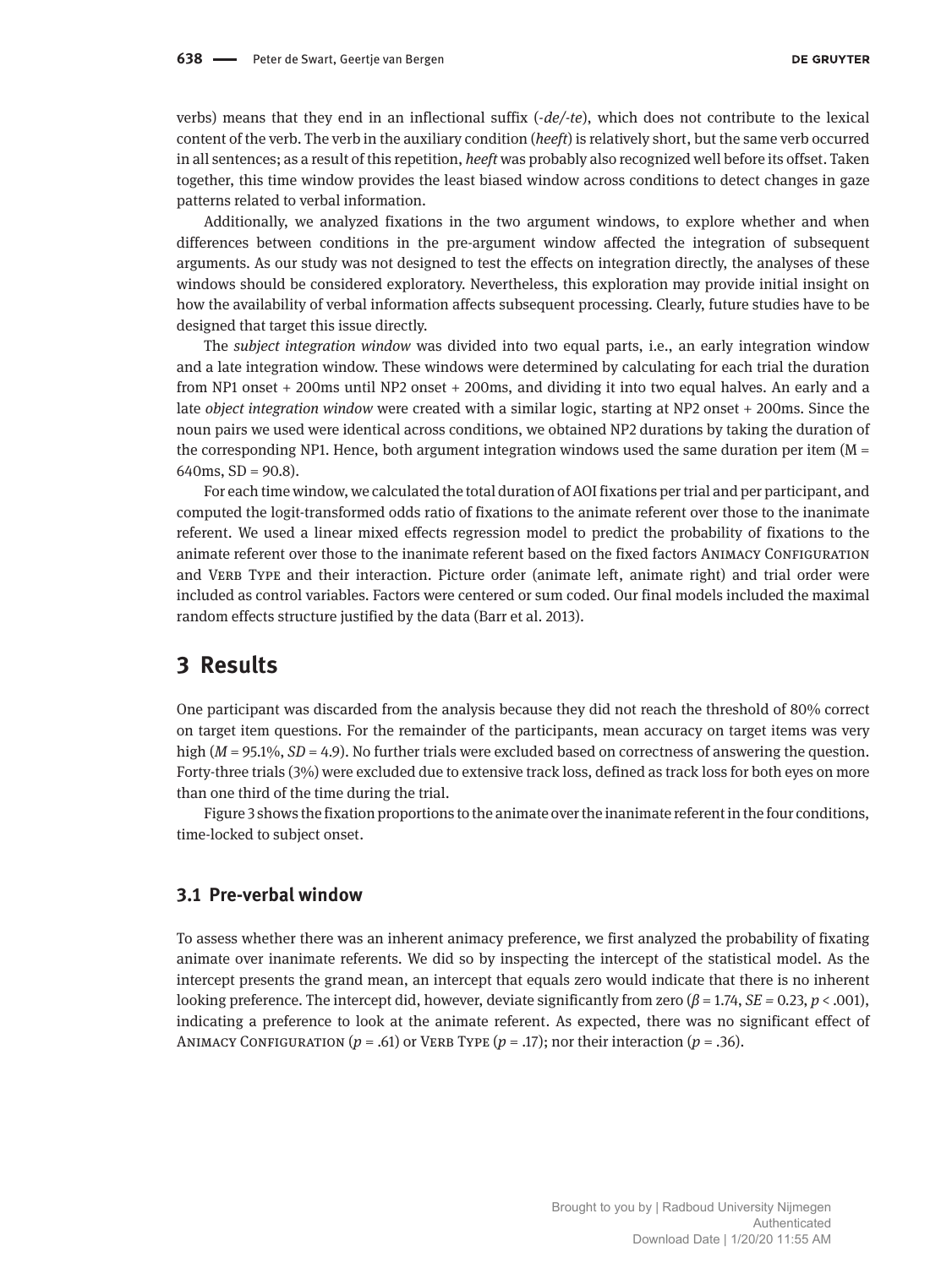

**Figure 3:** Gaze plot of animate fixation proportions in each condition time-locked to subject onset. The lines indicate mean fixation proportions and the transparent bands indicate 1 SE above/below the means. Blue lines indicate conditions with an auxiliary finite verb, orange lines indicate conditions with a lexical finite verb, dashed lines indicate conditions with an animate subject, and straight lines indicate conditions with an inanimate subject.

### **3.2 Pre-argument window**

As Figure 3 shows, the animacy preference observed in the pre-verbal window seems to extend into this later window. Indeed, also in this case the intercept deviated significantly from zero ( $\beta$  = 1.75, *SE* = .45,  $p$  = < .001). In addition, the proportion of animate fixations seems to be higher for sentences containing an auxiliary in comparison to those with a lexical verb; this is also reflected in overall gaze durations (Figure 4). The statistical analysis confirmed that the main effect of VERB TYPE was significant ( $β = 0.99$ ,  $SE = 0.34$ ,  $p = .0053$ ); we found no significant main effect of ANIMACY CONFIGURATION  $(p = .62)$ , nor an interaction  $(p = .61)$ .



**Figure 4:** Violin/boxplot of fixation duration to the animate referent per condition in the pre-argument window. The red dot encodes the mean, the black vertical line encodes the median, the top and bottom edges of the box encode the interquartile range and the transparent beans provide a density plot. Note that the statistical analysis was performed on the logit-transformed odds ratio of fixations to the animate referent over those to the inanimate referent.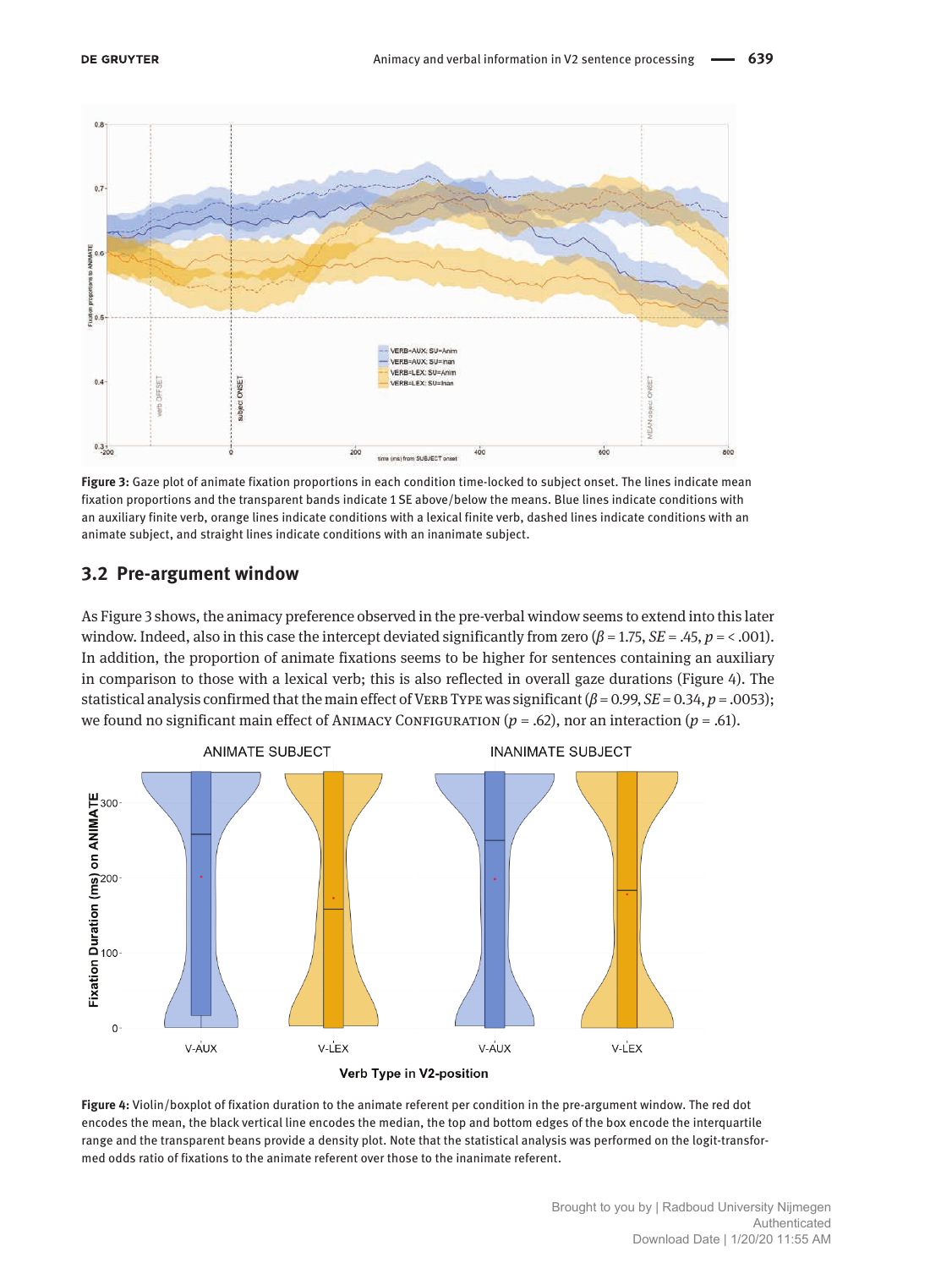

**Figure 5:** Violin/boxplot of fixation duration to the animate referent per condition in the early subject integration window. The red dot encodes the mean, the black vertical line encodes the median, the top and bottom edges of the box encode the interquartile range and the transparent beans provide a density plot. Note that the statistical analysis was performed on the logit-transformed odds ratio of fixations to the animate referent over those to the inanimate referent.

### **3.3 Subject integration window**

Figure 3 suggests that the animacy preference perseveres into the subject integration window, and that it is particularly strong. Even when participants heard an inanimate subject mentioned (the straight lines) the fixation proportion did not drop below 0.5. The preference is most clearly visible for sentences with an auxiliary and an inanimate subject (straight blue line): the probability of fixating the animate starts decreasing only around 400ms after subject onset. The effect of verb type also seems to extend to the subject integration window: there seems to be a lower probability of fixating animate referents after semantically rich verbal information has become available. However, after having encountered an animate noun, looks to the animate referent seem to increase quickly in the lexical verb condition.

#### **3.3.1 Early subject integration**

Figure 5 shows the average fixation durations across conditions in the early subject integration window. Statistical analysis revealed a main effect of Verb Type trending towards significance (*β* = 0.36, *SE* = 0.19, *p* = .060), with less looks to the animate referent in sentences with a lexical verb. The main effect of ANIMACY CONFIGURATION, pointing in the direction of more looks to the animate referent in sentences with an animate subject, missed significance  $(\beta = 0.34, SE = 0.16, p = .051)$ , The interaction was not significant (*p* = .32). Again, the model's intercept deviated significantly from zero (*β* = 1.71, *SE* = 0.25, *p* < .001), confirming the persistence of the animacy preference.

#### **3.3.2 Late subject integration**

Figure 6 shows the duration of animate fixations in the late subject integration window. Statistical analysis revealed a significant main effect of ANIMACY CONFIGURATION ( $β$  = -1.38, *SE* = 0.35, *p* = .0003), indicating there were fewer looks to the animate referent when the subject was inanimate. There was no main effect of VERB TYPE  $(p=.20)$ , nor a significant interaction  $(p=.67)$ . The model's intercept deviated significantly from zero ( $\beta$  = 1.13, *SE* = 0.19,  $p$  < .001), again confirming the persistence of the animacy preference.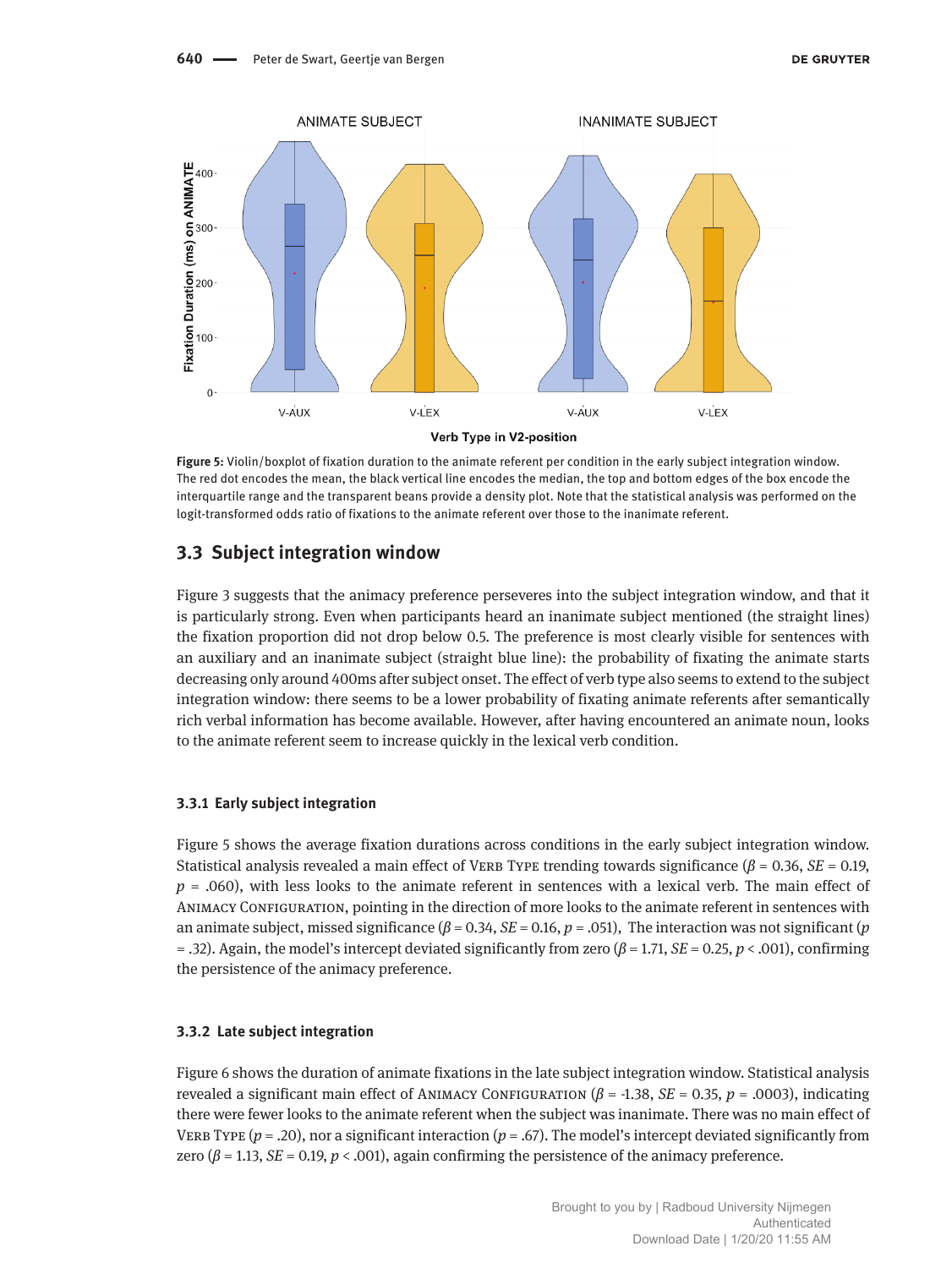

**Figure 6:** Violin/boxplot of fixation duration to the animate referent per condition in the late subject integration window. The red dot encodes the mean, the black vertical line encodes the median, the top and bottom edges of the box encode the interquartile range and the transparent beans provide a density plot. Note that the statistical analysis was performed on the logit-transformed odds ratio of fixations to the animate referent over those to the inanimate referent.

# **3.4 Object integration window**

Figure 7 shows the fixation proportions to the animate over the inanimate referent in the four conditions, time-locked to object onset. The gazes during the object window contrast sharply with the patterns observed during processing of the subject NP. Figure 7 suggests that the gaze patterns closely mirror the audio input: participants focus on the animate referent in the conditions with an animate object (straight lines) and on the inanimate referent in conditions with an inanimate object (dotted lines). Verbal information seems to have an effect in the early window: for animate objects, fixations to the animate referent seem lower if the sentence contains an auxiliary, but higher when the object is inanimate.

### **3.4.1 Early object integration**

Figure 8 shows the fixation durations in the early object integration window. Statistical analysis revealed no significant main effects of VERB TYPE ( $p = .65$ ) or ANIMACY CONFIGURATION ( $p = .41$ ). The interaction, reflecting that the probability of fixating the inanimate referent is higher after hearing an inanimate object compared to an animate object, but only in the lexical verb condition, was not significant (*p* = .070). Also, the model's intercept did not significantly deviate from zero  $(\beta = 0.14, SE = 0.21, p = .52)$ , indicating there was no longer a bias towards the animate referent.

### **3.4.2 Late object integration**

Figure 9 shows the fixation durations in the late object integration window. Statistical analysis revealed a significant main effect of Animacy Configuration (*β* = 3.06, *SE* = 0.36, *p* < .001), indicating there were more looks to the animate referent when the object was animate. There was no main effect of VERB Type  $(p = .21)$ nor a significant interaction between the two factors (*p* = .21). The model's intercept deviated significantly from zero  $(\beta = 0.40, \text{ } SE = 0.18, \text{ } p = .038)$ , indicating more looks to the animate referent.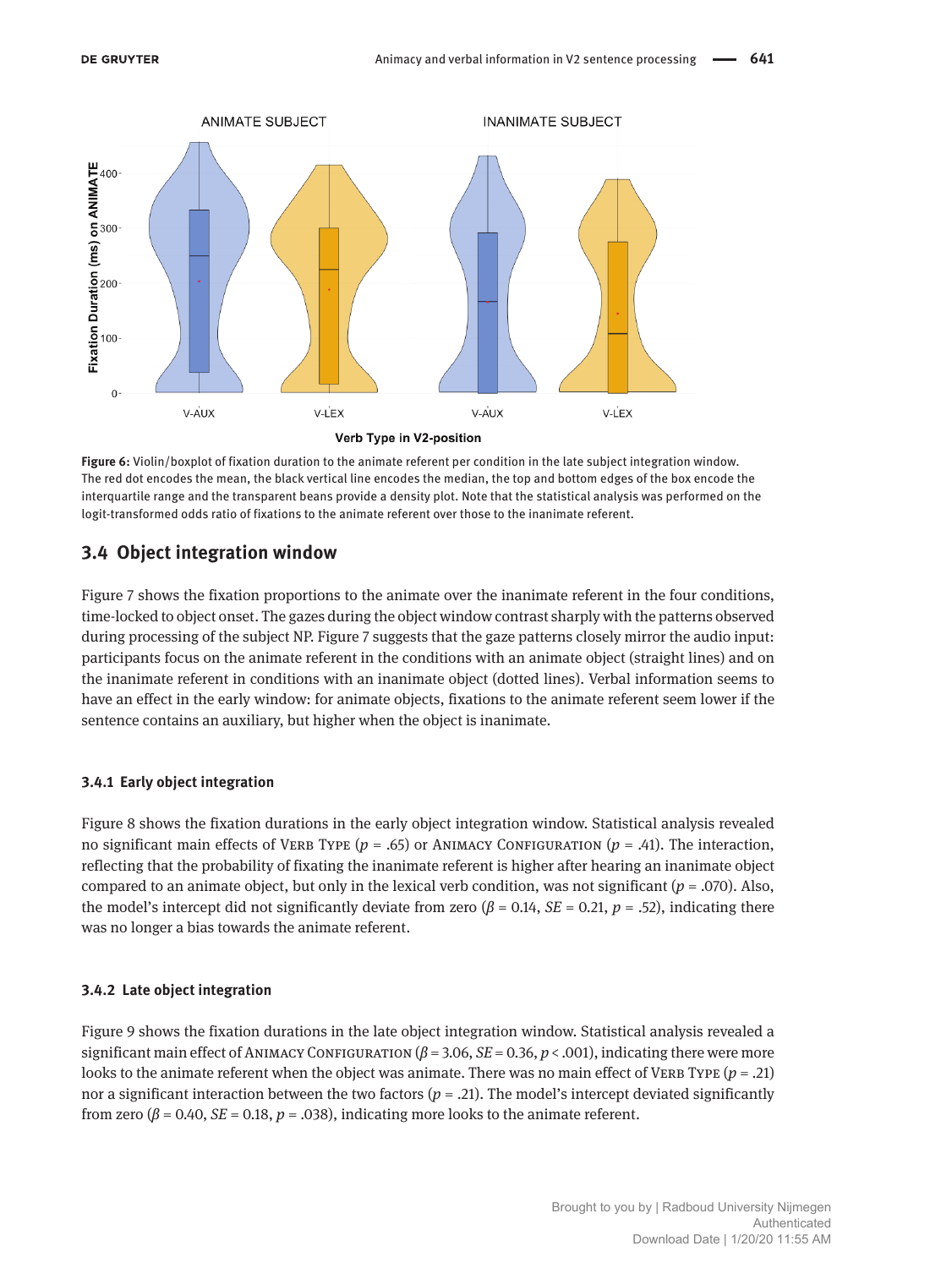

**Figure 7:** Gaze plot of animate fixation proportions in each condition time-locked to object onset. The lines indicate mean fixation proportions and the transparent bands indicate 1 SE above/below the means. Blue lines indicate conditions with an auxiliary finite verb, orange lines indicate conditions with a lexical finite verb, dashed lines indicate conditions with an inanimate object, and straight lines indicate conditions with an animate object.



**Figure 8:** Violin/boxplot of fixation duration to the animate referent per condition in the early object integration window. The red dot encodes the mean, the black vertical line encodes the median, the top and bottom edges of the box encode the interquartile range and the transparent beans provide a density plot. Note that the statistical analysis was performed on the logit-transformed odds ratio of fixations to the animate referent over those to the inanimate referent.

# **4 Discussion**

The animacy hierarchy dictates the grammaticality and interpretation of transitive sentences in many languages in the world. This hierarchy has also been argued to influence language production and comprehension in languages where it has no grammatical status. The present study set out to determine whether the animacy preference is visible in the latter type of languages during incremental sentence comprehension; moreover, it investigated whether such a preference would be affected by the lexical semantic information provided by a verb preceding the arguments in the sentence. Our results indicate that both questions can be answered affirmatively.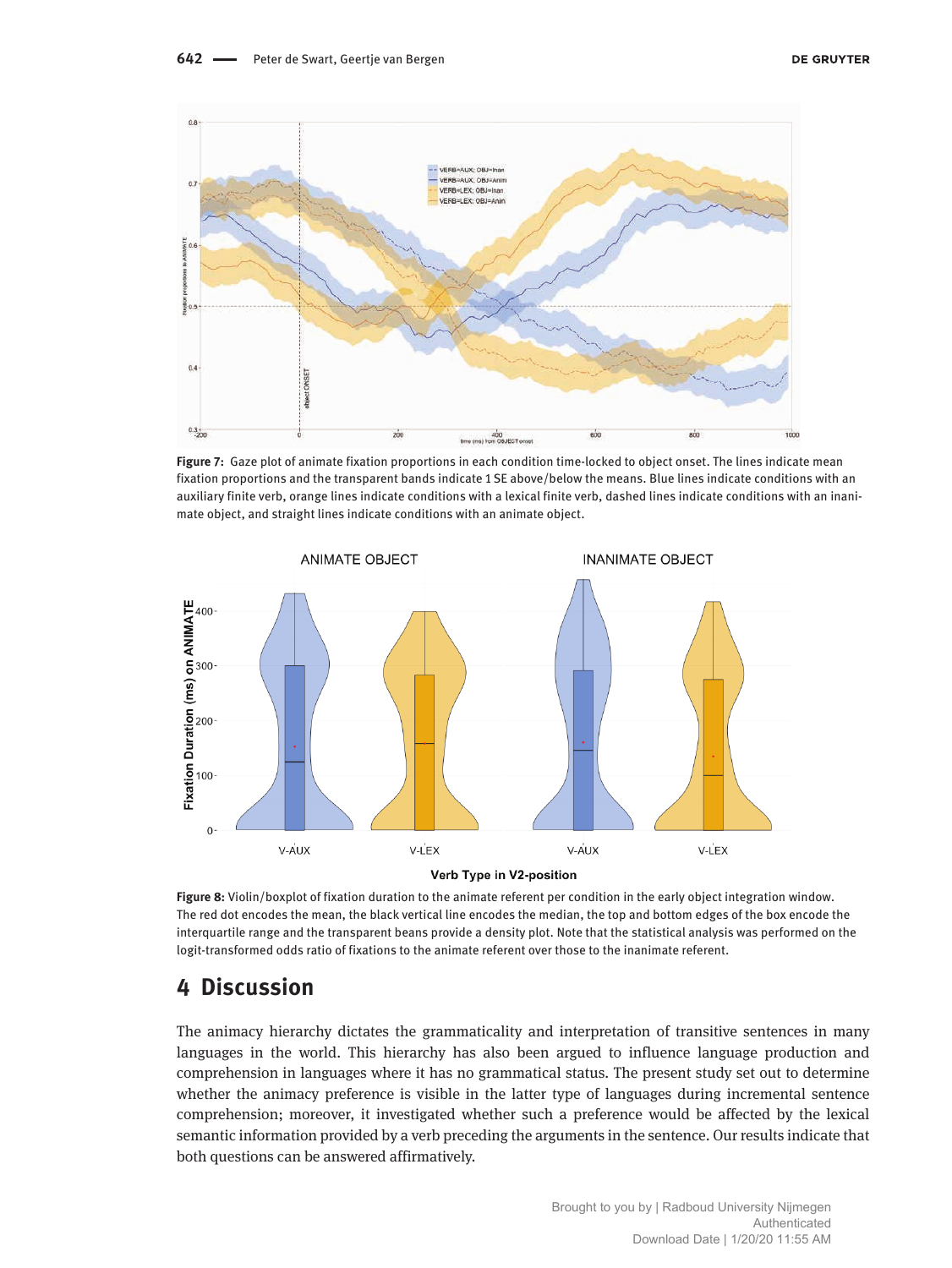

**Figure 9:** Violin/boxplot of fixation duration to the animate referent per condition in the late object integration window. The red dot encodes the mean, the black vertical line encodes the median, the top and bottom edges of the box encode the interquartile range and the transparent beans provide a density plot. Note that the statistical analysis was performed on the logit-transformed odds ratio of fixations to the animate referent over those to the inanimate referent.

The visual world paradigm we used rests upon a linking hypothesis, which assumes that as a consequence of utterance planning or comprehension, visual attention moves to a particular object in the visual display, resulting in a rapidly following saccadic eye movement to bring that attended area into foveal vision (Salverda & Tanenhaus 2017). This kind of looking behavior was clearly observed during object integration: people fixated object referents quickly after encountering the direct object in the speech stream. During subject integration, however, we observed a persistent preference to attend to animate over inanimate referents, even when the audio signal mentioned an inanimate argument. In fact, the preference to attend to animate over inanimate entities was already present in the pre-verbal time-window, i.e., before *any* relevant linguistic information became available. We would not want to argue that this early and persistent animacy bias is necessarily related to the incoming linguistic signal, i.e., that listeners were anticipating an animate subject (although with the current results we cannot exclude this possibility). The increased attention to animate over inanimate referents more likely reflects an *inherent* animacy bias, i.e., animate entities are more prominent, or salient, than inanimate entities (e.g. Bock & Warren 1985), regardless of their linguistic status or frequency considerations. But whether or not the animacy bias is related to predictive sentence processing, we can conclude that it is a very strong processing cue. Our results show that it was strong enough to outrank the influence of verbal information during subject integration: even when the verbal information pushed the interpretation of the subject towards the inanimate referent, the proportion of looks to the inanimate referent did not increase to more than 0.5.

We did find that verbal semantics modulated the animacy preference: we observed that in the lexical verb conditions, the proportion of animate fixations decreased quickly after the lexical information of the verb became available (in the pre-argument window). We thus corroborate earlier findings showing that lexical information in V2 position influences incremental argument interpretation (Dahan & Tanenhaus 2004, Bader & Bayer 2006). The exploratory analysis of the object integration window may provide a preliminary additional pointer to the effect of verbal information: in sentences with an animate object, the proportion of animate fixations in the early object window seemed lower when the sentence had an auxiliary verb than when it had a lexical verb. This effect was in this direction, although not significant. Speculatively, it may suggest that it is more difficult to integrate an animate object in the absence of supporting verbal information, which is a corollary of the animacy preference (dictating to assign the animate argument the subject function). This could extend the findings of Paczynski & Kuperberg (2011), who observed an increase in processing cost (i.e., more enhanced N400 amplitude) for animate vs. inanimate objects in sentences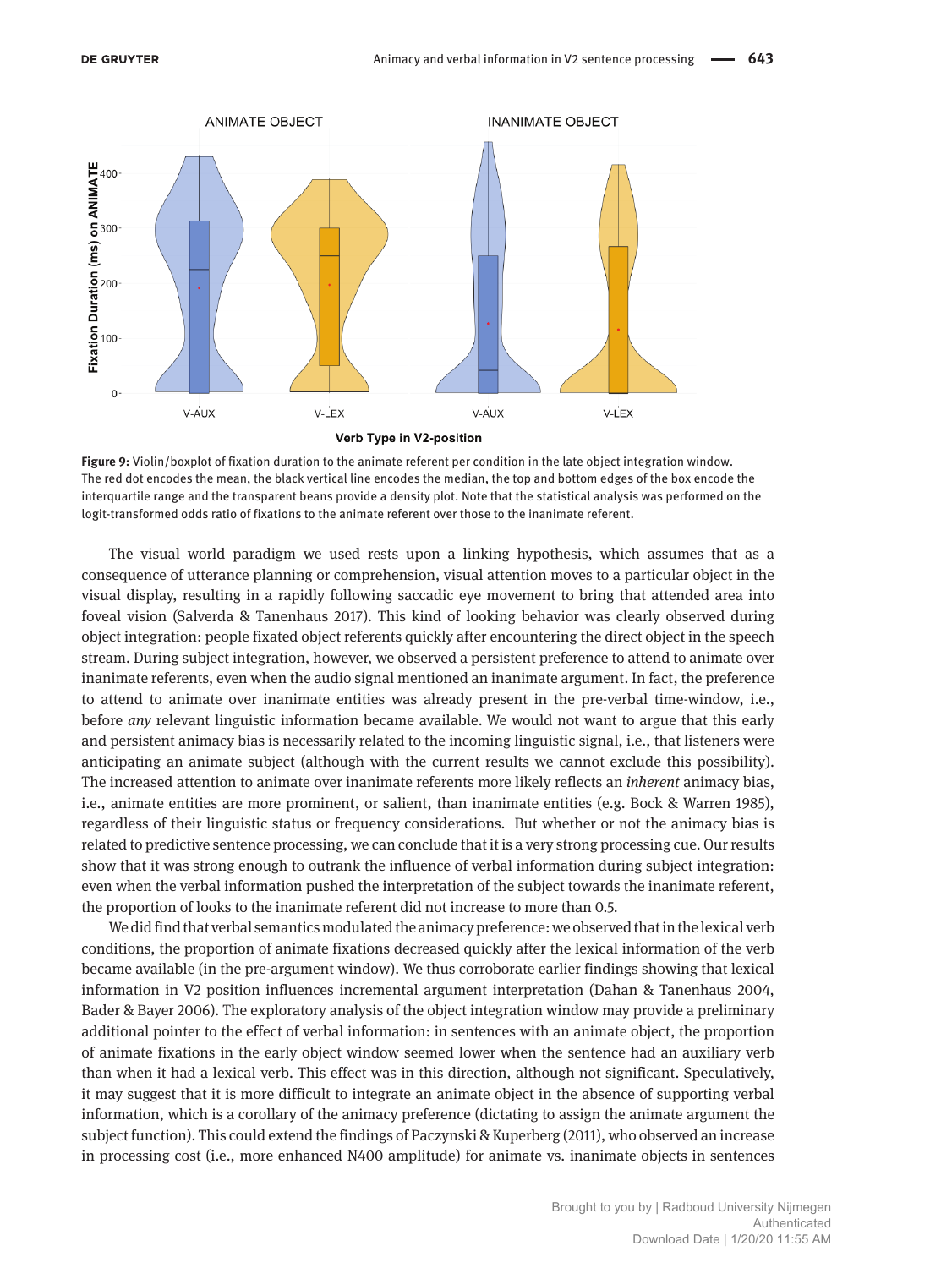where the lexical verb preceded the object: our findings suggest that the preceding verbal information could reduce these costs. Clearly, more research is needed to confirm this.

Assuming that listeners immediately use the thematic restrictions of the verb to anticipate an upcoming subject (cf. Dahan & Tanenhaus 2004), we hypothesized a difference between verb types within the lexical verb condition: we expected inanimate verbs to elicit more predictive looks to the inanimate referent than animate verbs. This prediction was not borne out: animate and inanimate verbs, although requiring their subjects to have opposite animacy values, elicited similar looking behavior. This suggests that listeners did not make full use of the lexical information provided by the verb to predict upcoming arguments.

A possible explanation for the absence of this interaction effect might be a more shallow parsing mechanism underlying the observed fixation patterns. It may, for instance, involve mere semantic association between the verbs and the two referents. It could well be that hearing a verb like *extinguish* will elicit more looks to a fire than to a baker, the former being more strongly associated with the meaning of the verb. Indeed, Kukona et al. (2011), also using a Visual World paradigm, found evidence for this kind of thematic priming, in addition to prediction effects based on structural characteristics. Participants were found to fixate an associated agent like *policeman* when hearing the verb *arrest*, even though a different agent had already been mentioned (*Toby arrested the crook*). If thematic priming also played a role in our experiment, e.g., if animate verbs happen to be associated more strongly with their inanimate noun, this could overshadow potential differences between verb types on predictive argument processing.

To investigate possible effects of such thematic priming, we administered two post-hoc tests to determine the association strength between the verbs and the corresponding nouns for each experimental item. Twenty-three participants (18 female, mean age 22.5 years), who did not take part in the main experiment, filled out an on-line forced choice task. They were presented with a verb and a corresponding noun pair, and had to indicate which of the nouns was most strongly associated with the verb. Each participant saw all noun pairs; verbs were counterbalanced across two lists, such that each participant saw each noun pair in combination with either the animate or the inanimate verb. Twenty-five other participants (18 female, mean age 21.8 years) filled out a rating task in which they were presented with a verb and a single noun, and had to indicate their association on a five-point Likert scale. Each participant was presented with all verbs; nouns were counterbalanced across two lists, such that each participant saw each verb in combination with either the animate or the inanimate noun. Statistical analyses of the results revealed that verbs were indeed more strongly associated with inanimate nouns than with animate nouns in both tasks. A logistic mixedeffects analysis of the results of the forced choice task showed that on average there was a significantly higher probability of associating the verb with the inanimate noun than with the animate noun (*β* = 1.74, *SE* = 0.42, *p* < .001), although 7 of the 32 verbs showed the opposite pattern; the odds did not significantly differ between verb types  $(p = 0.97)$ . For the rating task, results from a linear mixed-effects analysis showed that on average the mean association rating between verbs and inanimate nouns was significantly higher than between verbs and animate nouns ( $\beta$  = 0.42,  $SE$  = 0.13,  $p <$  .001), although 8 of the 32 verbs showed the opposite pattern; again, we found no significant difference between verb types (*p* = 0.54), nor an interaction effect  $(p = 0.90)$ .

To assess whether thematic priming was a predictor for predictive argument fixations, we reclassified the verbs into two association categories (animate vs. inanimate association) using the results of the rating task. Eight verbs were classified as showing animate association and the other 24 as inanimate association. We re-analyzed the fixations in the pre-argument window with a mixed-effects logistic regression model substituting this new factor for ANIMACY CONFIGURATION as a fixed effect. Given that thematic priming can only occur when the lexical verb precedes the arguments, we only analyzed trials with the lexical verb in second position. Results from this model still showed an overall preference to look at the animate referents; we found no significant differences in predictive looks between verbs that are more strongly associated with animate nouns than with inanimate nouns ( $p = 0.52$ ). It should of course be kept in mind that our study was not designed to address this question, and the verb association categories are not equally divided (there were more inanimate-associated than animate-associated verbs), but the results seem to suggest that thematic priming is not the driving force behind the pre-argument fixation patterns.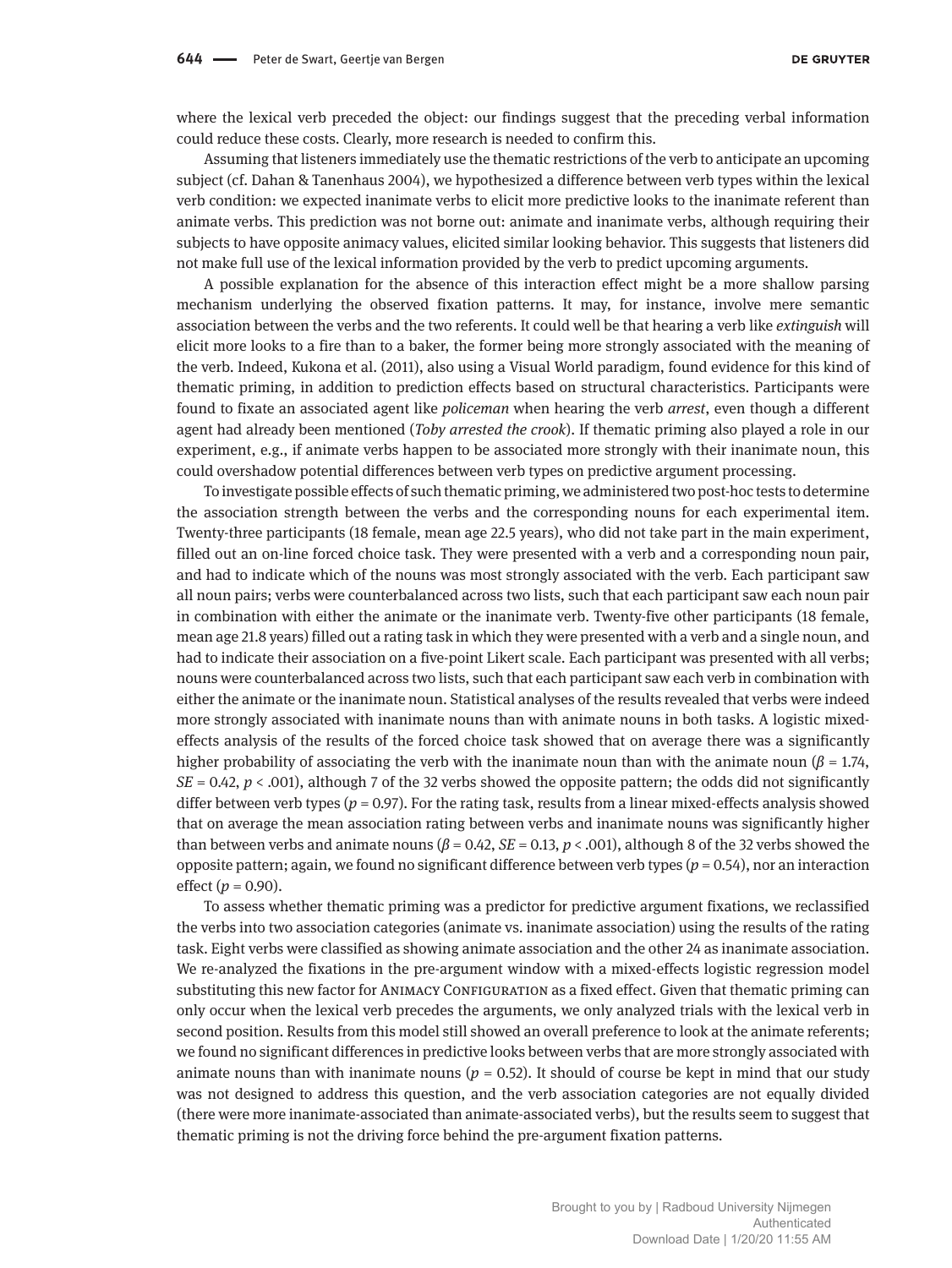An alternative explanation of the decrease in looks to the animate referent after encountering the verb could be that verb-based predictions do not concern the first upcoming argument, but *both* upcoming arguments. Upon hearing the lexical verb, the listener can start building up a representation of the corresponding transitive event (see also Sauppe 2016). As both the animate and the inanimate referent will figure in the event (be it as the actor or the undergoer), this will elicit an increase in visual attention to both referents, i.e., the proportion of animate and inanimate fixations will be more equally divided. The auxiliary *heeft* then may be semantically too empty for building up any specific event representation. Hence, a listener's visual attention will likely be drawn to the inherently most salient referent in the display.

We have shown that specific linguistic information can facilitate the integration of a globally unexpected animate object, but the lexical information from the verb alone was not sufficient to counter the inherent animacy bias. The question is whether the animacy preference can be fully countered on the basis of sufficient linguistic cues. Can we build up a linguistic context that is so strong that its effects outrank the animacy preference? Results from Szewczyk & Schriefers (2011, 2013) suggest that this is indeed possible: they show that if the predictability of an animate object on the basis of the preceding linguistic context is very high (cloze probability 99%), an inanimate object elicits enhanced processing difficulty (and the other way around). In their experiment, expectations about upcoming objects were based on much more linguistic input than just a lexical verb: participants read short stories, in which the direct object occurred as the final word of the story-final sentence. We thus seem to need ample linguistic evidence going against the global animacy bias to change our predictions about upcoming arguments (see also Muralikrishnan et al. 2015).

# **5 Conclusions**

Our results add to the existing body of research showing the role of animacy during language comprehension. It suggests that the animacy preference in (1) is active also in languages in which it has not fully grammaticalized. At the same time, our results add to the (as of yet) limited knowledge of the effect on language processing of lexical verbal information preceding arguments.

It is well established by now that the animacy preference plays a role in language processing and in the grammar of languages around the world. It is still an open question how to model this relation between grammar and processing. The 'soft constraints mirror hard constraints' approach of Bresnan et al. (2001) provides a principled account of this relation. The constraint-based nature of this grammatical model can also easily deal with the fact that the animacy preference interacts with other principles, such as information from the verb. This model is, however, by no means the only possible approach. Alternatively, one could maintain, as envisaged by Minkoff (2000), that the animacy preference is only part of the human parser and that grammatical reflexes of this preference, as for instance found in Mam-Maya, are the result of the interaction of this parsing preference with grammatical properties of the language; in this case the fact that the language has pro-drop and is verb-initial. Which approach is more parsimonious remains to be seen. Distinguishing between these two alternative approaches is not trivial and requires a great deal of work on languages with diverse linguistic characteristics.

**Acknowledgements:** The authors gratefully acknowledge financial support of the Netherlands Organisation for Scientific Research (NWO Veni grants 275-89-003 (de Swart) and 275-89-022 (van Bergen)). Gisi Cannizzaro has been extremely important in setting up the experiment and in the initial stage of data processing. We would like to thank Laura Hemstra for running the eye-tracking experiment. The comments of two anonymous reviewers have helped us to improve the paper. Finally, we would like to thank Virve Vihman and Diane Nelson, the editors of this issue, for their patience and support.

**Abbreviations:** PST – past tense; PTCP – participle; V2 – verb second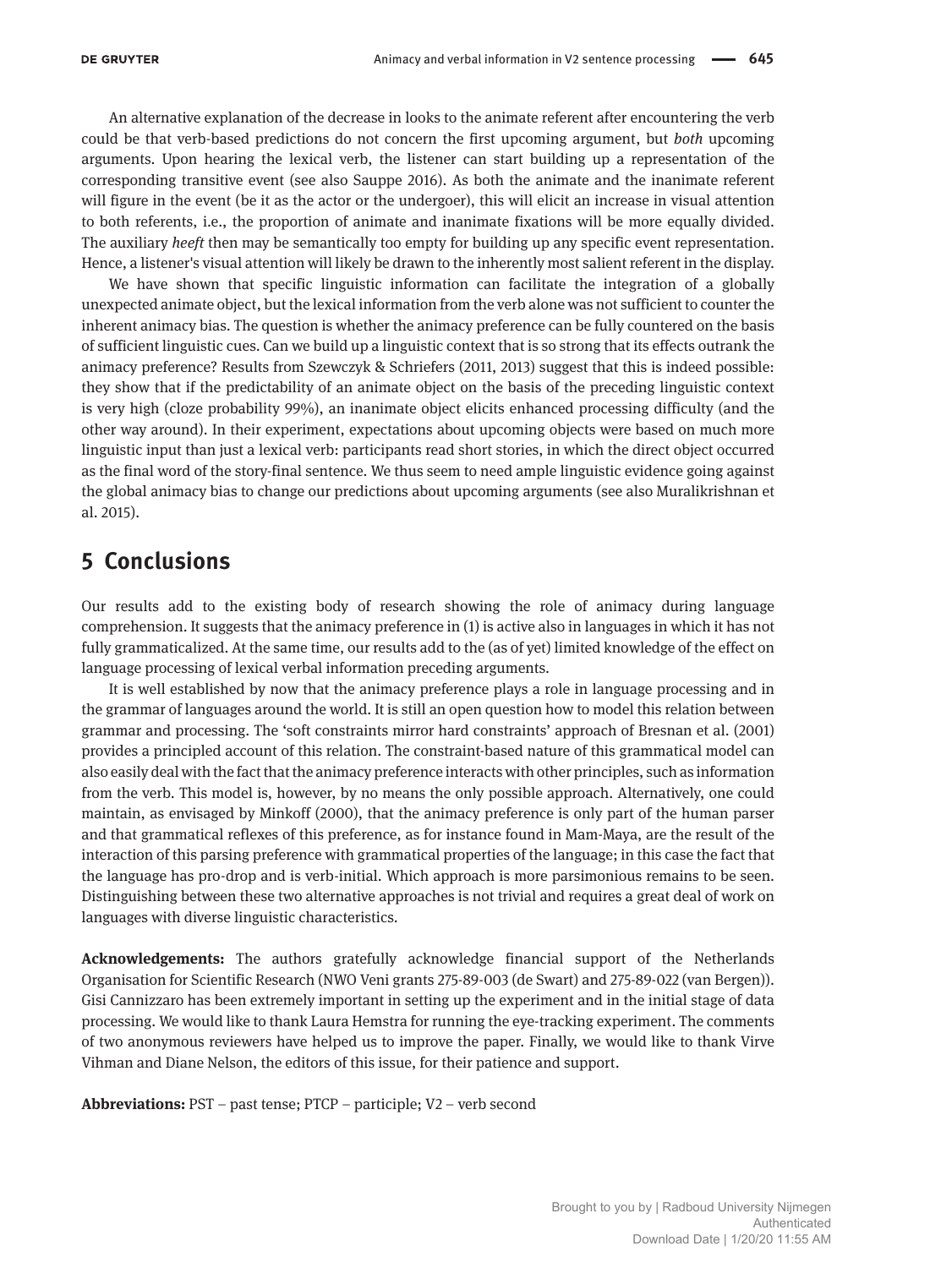# **References**

Aissen, Judith. 2003. Differential object marking: Iconicity vs. economy. *Natural Language & Linguistic Theory* 21 (3). 435-448. Altmann, Gerry. T.M., Yuki Kamide. 1999. Incremental interpretation at verbs: Restricting the domain of subsequent reference. *Cognition* 73. 247–264.

Audacity Team. [http://audacityteam.org.](http://audacityteam.org)

- Bader, Markus, Josef Bayer. 2006. *Case and linking in language comprehension: Evidence from German*. Berlin: Springer.
- Bock, J. Kathryn, Richard K. Warren. 1985. Conceptual accessibility and syntactic structure in sentence formulation. *Cognition* 21. 47-67.
- Barr, Dale J., Roger Levy, Christoph Scheepers, Harry J. Tily. 2013. Random effects structure for confirmatory hypothesis testing: Keep it maximal. *Journal of Memory and Language* 68. 255–278.
- van Bergen, Geertje. 2011. *Who's first and what's next: Animacy and word order variation in Dutch language production*. PhD thesis. Nijmegen: Radboud University Nijmegen.
- van Berkum, Jos J.A., Colin M. Brown, Pienie Zwitserlood, Valesca Kooijman, Peter Hagoort. 2005. Anticipating upcoming words in discourse: Evidence from ERPs and reading times. *Journal of Experimental Psychology: Learning, Memory, and Cognition* 31. 443-467.
- Boersma, Paul, David Weenink. 2016. Praat: doing phonetics by computer [Computer program]. Version 6.0.21, retrieved 25 September 2016 from <http://www.praat.org/>.
- Bosker, Hans Rutger, Hugo Quené, Ted Sanders, Nivja de Jong. 2014. Native 'um's elicit prediction of low-frequency referents, but non-native 'um's do not. *Journal of Memory and Language* 75.104-116.
- Bornkessel-Schlesewsky, Ina, Andrej Malchukov, Marc Richards. 2015. *Scales and hierarchies: A cross-disciplinary perspective*. Berlin: de Gruyter.
- Bornkessel-Schlesewsky, Ina, Matthias Schlesewsky. 2009. The role of prominence information in the real-time comprehension of transitive constructions: A cross-linguistic approach. *Language and Linguistics Compass* 3. 19-58.
- Bornkessel-Schlesewsky, Ina, Matthias Schlesewsky. 2013. Reconciling time, space and function: A new dorsal-ventral stream model of sentence comprehension. *Brain and Language* 125. 60-76.
- Branigan, Holly P., Martin J. Pickering, Mikihiro Tanaka. 2008. Contributions of animacy to grammatical function assignment and word order during production. *Lingua* 118 (2). 172-189.
- Bresnan, Joan, Shipra Dingare, Christopher D. Manning. 2001. Soft constraints mirror hard constraints: Voice and person in English and Lummi. In Butt, Miriam, Tracy Holloway King (eds.), *Proceedings of the LFG'01 Conference*. Stanford: CSLI Publications.
- Cohn, Neil, Martin Paczynski. 2013. Prediction, events, and the advantage of agents: The processing of semantic roles in visual narrative. *Cognitive Psychology* 67. 73-97.
- Comrie, Bernard. 1989. *Language Universals and Linguistic Theory*. Chicago: University of Chicago Press.
- Czypionka, Anna. 2014. *The interplay of object animacy and verb class in representation building*. PhD thesis. Berlin: Humboldt-Universität zu Berlin, Germany.
- Dahan, Delphine, Michael K. Tanenhaus. 2004. Continuous mapping from sound to meaning in spoken-language comprehension: Immediate effects of verb-based thematic constraints. *Journal of Experimental Psychology: Learning, Memory, and Cognition* 30. 498-513.
- Dahl, Östen. 2000. Animacy and the notion of semantic gender. In Unterbeck, Barbara, Matti Rissanen, Terttu Nevalainen, Mirja Saari (eds.), *Gender in grammar and cognition I: Approaches to gender*, 99-115. Berlin: de Gruyter.
- Dahl, Östen, Kari Fraurud. 1996. Animacy in Grammar and Discourse. In Fretheim, Thorstein, Jeanette K. Gundel (eds.), *Reference and referent accessibility*, 47-64. Amsterdam/Philadelphia: John Benjamins Publishing Company.
- DeLong, Katherine A., Thomas P. Urbach, Marta Kutas. 2005. Probabilistic word preactivation during language comprehension inferred from electrical brain activity. *Nature Neuroscience* 8. 1117-1121.
- Fauconier, Stefanie. 2011. Differential agent marking and animacy. *Lingua* 121 (3). 533-547.
- Federmeier, Kara D. 2007. Thinking ahead: The role and roots of prediction in language comprehension. *Psychophysiology* 44. 491-505.
- Hawkins, John A. 2004. *Efficiency and complexity in grammars*. Oxford: Oxford University Press.
- Kamide, Yuki. 2008. Anticipatory processes in sentence processing. *Language and Linguistics Compass* 2. 647-670.
- Kemmerer, David. 2012. The cross-linguistic prevalence of SOV and SVO word orders reflects the sequential and hierarchical representation of action in Broca's area. *Language and Linguistics Compass* 6. 50-66.
- Kempen, Gerard, Karin Harbusch. 2004. A corpus study into word order variation in German subordinate clauses: Animacy affects linearization independently of grammatical function assignment. In Pechmann, Thomas, Christopher Habel (eds.), *Multidisciplinary approaches to language production*, 173-181. Berlin: de Gruyter.
- Kukona, Anuenue, Shin-Yi Fang, Karen A. Aicher, Helen Chen, James S. Magnuson. 2011. The time course of anticipatory constraint integration. *Cognition* 119 (1). 23-42.
- Kuperberg, Gina R., T. Florian Jaeger. 2016. What do we mean by prediction in language comprehension? *Language, Cognition and Neuroscience* 31. 32-59.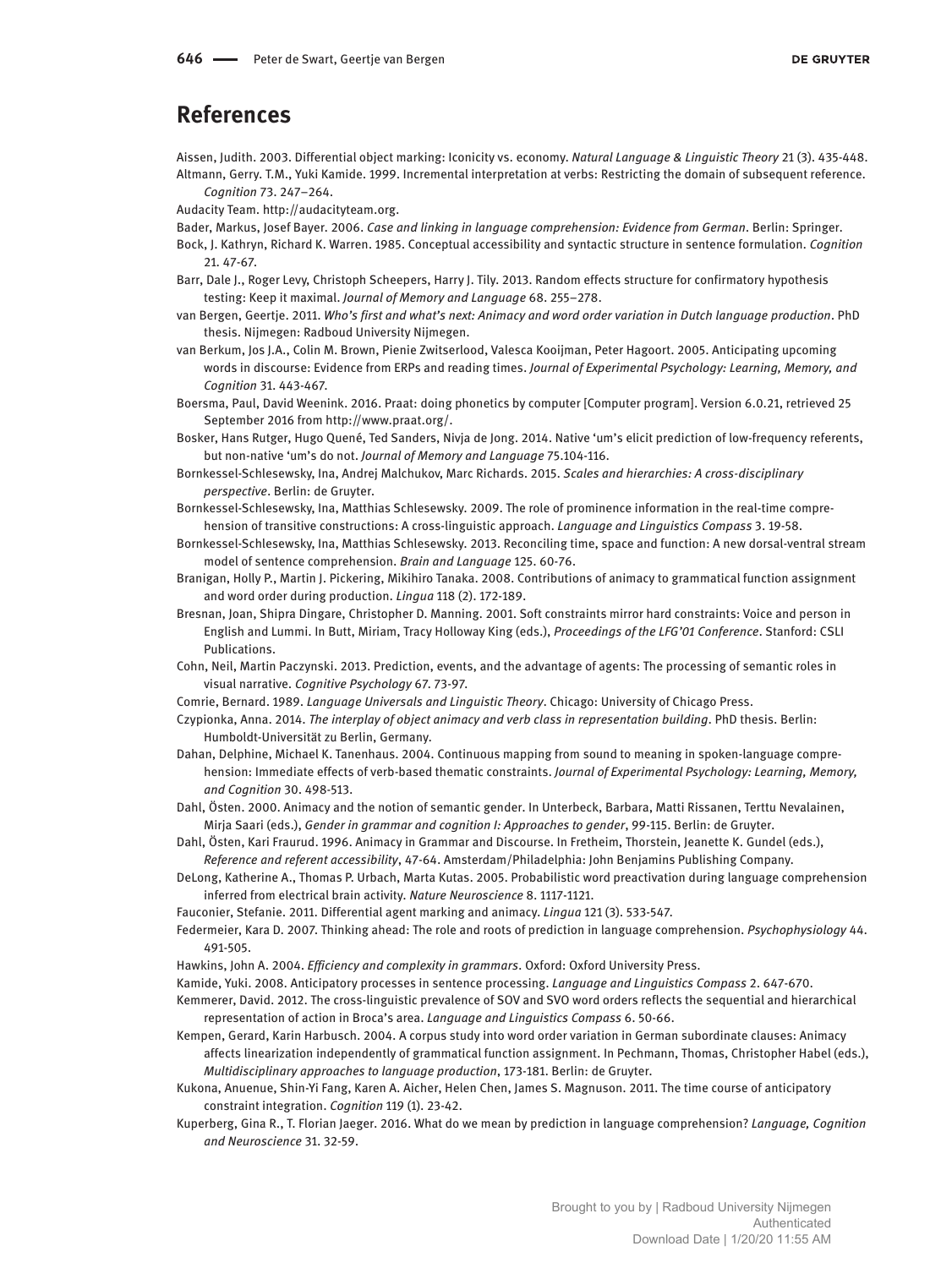- Lamers, Monique J.A. 2012. Argument linearization in Dutch: A multi-factorial approach. In Lamers, Monique J.A., Peter de Swart (eds.), *Case, Word Order, and Prominence: Psycholinguistic and Theoretical Approaches to Argument Structure,*  121-144. Dordrecht: Springer.
- Lamers, Monique J.A., Helen de Hoop. 2014. Animate object fronting in Dutch: A production study. In MacWinney, Brian, Andrej Malchukov, Edith Moravcsik (eds.), *Competing Motivations in Grammar Usage.* 42-53, Oxford: Oxford University Press.
- Lenerz, Jürgen. 1977. *Zur Abfolge nominaler Satzglieder im Deutschen*. Tübingen: Narr.
- Levinson, Stephen C. 2012. The original sin of cognitive science. *Topics in Cognitive Science* 4. 396-403.
- Lockwood, Hunter T., Monica Macaulay. 2012. Prominence hierarchies. *Language and Linguistics Compass* 6. 431-446.
- MacWhinney, Brian, Elizabeth Bates. 1989. *The crosslinguistic study of sentence processing*. New York: Cambridge University Press.
- Mak, Willem M., Wietske Vonk, Herbert Schriefers. 2002. The influence of animacy on relative clause processing. *Journal of Memory and Language* 47. 50-68.
- Mak, Willem M., Wietske Vonk, Herbert Schriefers. 2006. Animacy in processing relative clauses: the hikers that rocks crush. *Journal of Memory and Language* 54. 466-490.
- Malchukov, Andrej 2008. Animacy and asymmetries in differential case marking. *Lingua* 118. 203-221.
- Marslen-Wilson, William D. 1987. Functional parallelism in spoken word-recognition. *Cognition* 25. 71-102.
- Minkoff, Seth. 2000. Animacy hierarchies and sentence processing. In Carnie, Andrew, Eithne Guilfoyle (eds.), *The syntax of verb initial languages*, 201-209. Oxford: Oxford University Press.
- Muralikrishnan, R., Matthias Schlesewsky, Ina Bornkessel-Schlesewsky. 2015. Animacy-based predictions in language comprehension are robust: contextual cues modulate but do not nullify them. *Brain Research* 1608. 108-137.
- Norcliffe, Elisabeth, Alice C. Harris, T. Florian Jaeger. 2015. Cross-linguistic psycholinguistics and its critical role in theory development: early beginnings and recent advances. *Language, Cognition and Neuroscience* 30. 1009-1032.
- Ortmann, Albert. 1998. The Role of [+/-animate] in Inflection. In Fabri, Ray, Albert Ortmann, Teresa Parodi (eds.), *Models of inflection*, 60-84.Tübingen: Niemeyer.
- Øvrelid, Lilja. 2004. Disambiguation of syntactic functions in Norwegian: Modeling variation in word order interpretations conditioned by animacy and definiteness. In Karlsson, Fred (ed.), *Proceedings of the 20th Scandinavian Conference of Linguistics*. University of Helsinki: Department of General Linguistics.
- Paczynski Martin, Gina R. Kuperberg. 2011. Electrophysiological evidence for use of the animacy hierarchy, but not thematic role assignment, during verb argument processing. *Language and Cognitive Processes* 26 (9). 1402-1456.
- Pickering, Martin J., Simon Garrod. 2013. An integrated theory of language production and comprehension. *Behavioral and Brain Sciences* 36. 329-347.
- Primus, Beatrice. 2012. Animacy, generalized semantic roles, and differential object marking. In Lamers, Monique J.A., Peter de Swart (eds.), *Case, word order, and prominence: Interacting Cues in Language Production and Comprehension*, 65-90. Dordrecht: Springer.
- Psychology Software Tools (2009). E-prime2 with the extensions for Tobii. [https://www.pstnet.com/downloads/eet/](https://www.pstnet.com/downloads/eet/EETVersion6.pdf) [EETVersion6.pdf](https://www.pstnet.com/downloads/eet/EETVersion6.pdf).
- Salverda, Anne Pier, David Kleinschmidt, Michael K. Tanenhaus. 2014. Immediate effects of anticipatory coarticulation in spoken-word recognition. *Journal of Memory and Language* 71 (1). 145-163.
- Salverda, Anne Pier, Michael K. Tanenhaus. 2017. The visual world paradigm. In de Groot, Anette M.B., Peter Hagoort (eds.), *Research Methods in Psycholinguistics*, 89-110. Hoboken, NJ: Wiley.
- Sauppe, Sebastian. 2016. Verbal semantics drives early anticipatory eye movements during the comprehension of verb-initial sentences, *Frontiers in Psychology* 7.
- Scheepers, Christoph, Barbara Hemforth, Lars Konieczny. 2000. Linking syntactic functions with thematic roles: Psych-verbs and the resolution of subject-object ambiguity. In Hemforth, Barbara, Lars Konieczny (eds.), *German sentence processing*, 95-135. Dordrecht: Kluwer.
- Siemund, Peter. 2008. *Pronominal gender in English: A study of English varieties from a cross-linguistic perspective*. London: Routledge.
- Siewierska, Anna. 1988. *Word order rules*. London: Croom Helm.
- Snider, Neal, Annie Zaenen. 2006. Animacy and syntactic structure: fronted NPs in English. in Butt, Miriam, Mary Dalrymple, Tracy Holloway King (eds.), *Intelligent linguistic architectures: Variations on themes by Ronald M. Kaplan*, 323-338. Stanford: CSLI Publications.
- de Swart, Peter. 2007. *Cross-linguistic variation in object marking*. Utrecht: LOT Publications.
- Szewczyk Jakub M., Herbert Schriefers. 2011. Is animacy special? ERP correlates of semantic violations and animacy violations in sentence processing. *Brain Research* 1368. 208-22.
- Szewczyk Jakub M., Herbert Schriefers. 2013. Prediction in language comprehension beyond specific words: An ERP study on sentence comprehension in Polish. *Journal of Memory and Language* 68. 297-314.
- Tanenhaus, Michael K., Michael J. Spivey-Knowlton, Kathleen M. Eberhard, Julie C. Sedivy. 1995. Integration of visual and linguistic information during spoken language comprehension. *Science* 268. 1632-1634.
- Tomlin, Russell S. 1986. *Basic word order: Functional principles*. London: Croom Helm.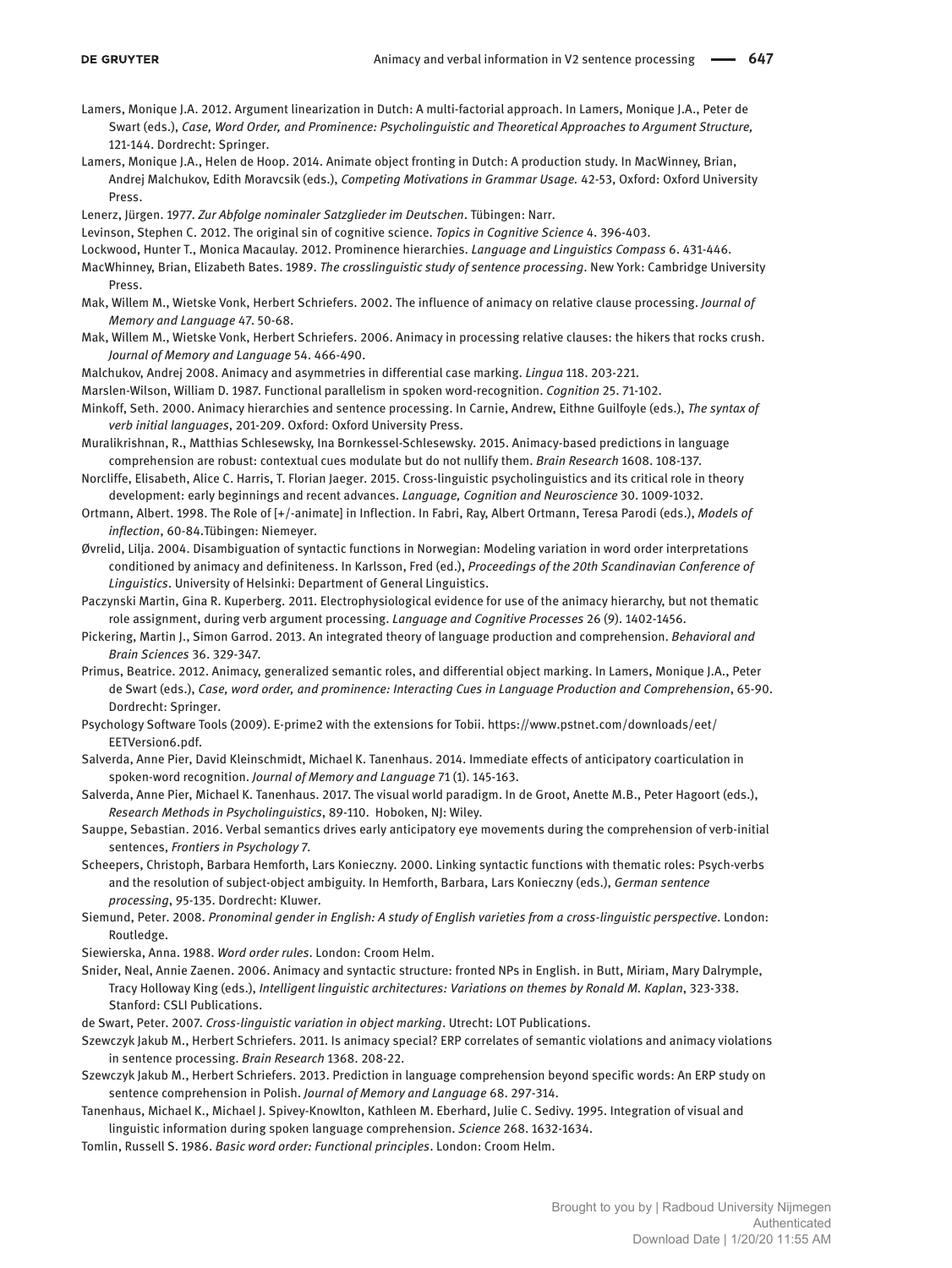- Trueswell, John C., Michael K. Tanenhaus, Susan M. Garnsey. 1994. Semantic influences on parsing: Use of thematic role information in syntactic ambiguity resolution. *Journal of Memory and Language* 33. 285-318.
- Van Petten, Cyma, Barbara J. Luka. 2012. Prediction during language comprehension: Benefits, costs and ERP components. *Journal of Psychophysiology* 83. 176-190.

Van Valin, Robert D., Randy J. LaPolla. 1997. *Syntax: Structure, Meaning and Function*. Cambridge University Press, Cambridge. Yamamoto, Matsumi. 1999. *Animacy and reference: A cognitive approach to corpus linguistics*. Amsterdam/Philadelphia: John Benjamins Publishing Company.

- Young, Robert W., William Morgan. 1987. *The Navajo language: A grammar and colloquial dictionary.* Albuquerque: University of New Mexico Press.
- Wu, Fuyun, Elsi Kaiser, Elaine Andersen. 2012. Animacy effects in Chinese relative clause processing. *Language And Cognitive Processes* 27. 1489-1524.